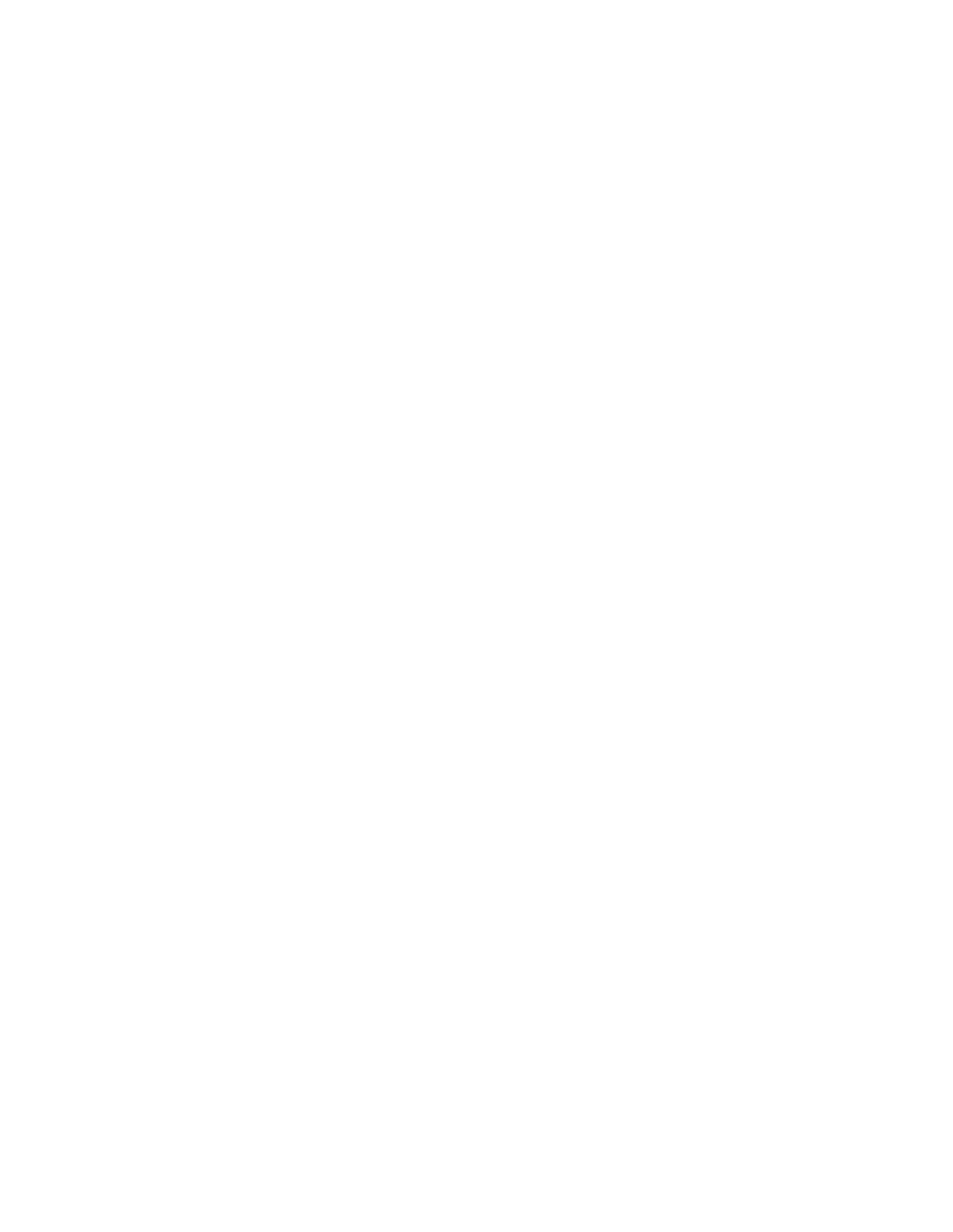

October 2021

Board of Trustees Ohio Police & Fire Pension Fund 140 East Town Street Columbus, Ohio 43215

Members of the Board:

Cavanaugh Macdonald Consulting (CMC)), is pleased to present this report on the results of the actuarial valuation of the Ohio Police & Fire Pension Fund (OP&F). This report presents the results of the January 1, 2021 actuarial solvency projection of the OP&F Health Care Stabilization Fund used for retiree health care benefits.

Plan benefits include OP&F's move to an Exchange solution effective January 1, 2019, which provides eligible retirees/survivors with a fixed monthly stipend earmarked to pay for health care, and OP&F's reimbursement of Medicare Part B premiums.

The purpose of the valuation is to determine the solvency of the fund for retiree health care benefits. The valuation projects cash flows and uses two assumed actual rates of return (8.00 percent and 6.00 percent) to determine how long the health care stabilization fund might remain solvent. The purpose of these two scenarios is to demonstrate what the impact to the fund might be if the rate of return varies.

The valuation was based on the actuarial assumptions and methods that have been adopted by the Board of Trustees. The assumptions were effective January 1, 2017 and recommended by the prior actuary based on a five-year experience review covering the period 2012-2016. The next experience review will cover the five-year period 2017- 2021. Actuarial Standards of Practice require that the likelihood and extent of future mortality improvements be considered.

To the best of our knowledge, this report is complete and accurate and has been prepared in accordance with generally accepted actuarial principles and practice. It should be recognized, however, that significant differences between actual experience and these assumptions could occur. Moreover, other sets of reasonable assumptions can yield materially lesser or greater results.

In order to prepare the results in this report, we have utilized appropriate actuarial models that were developed for this purpose. These models use assumptions about future contingent events along with recognized actuarial approaches to develop the needed results.

> Off Offices in Kennesaw, GA • Bellevue, NE 3802 Raynor Pkwy, Suite 202, Bellevue, NE 68123 Phone (402) 905-4461 • Fax (402) 905-4464 www.CavMacConsulting.com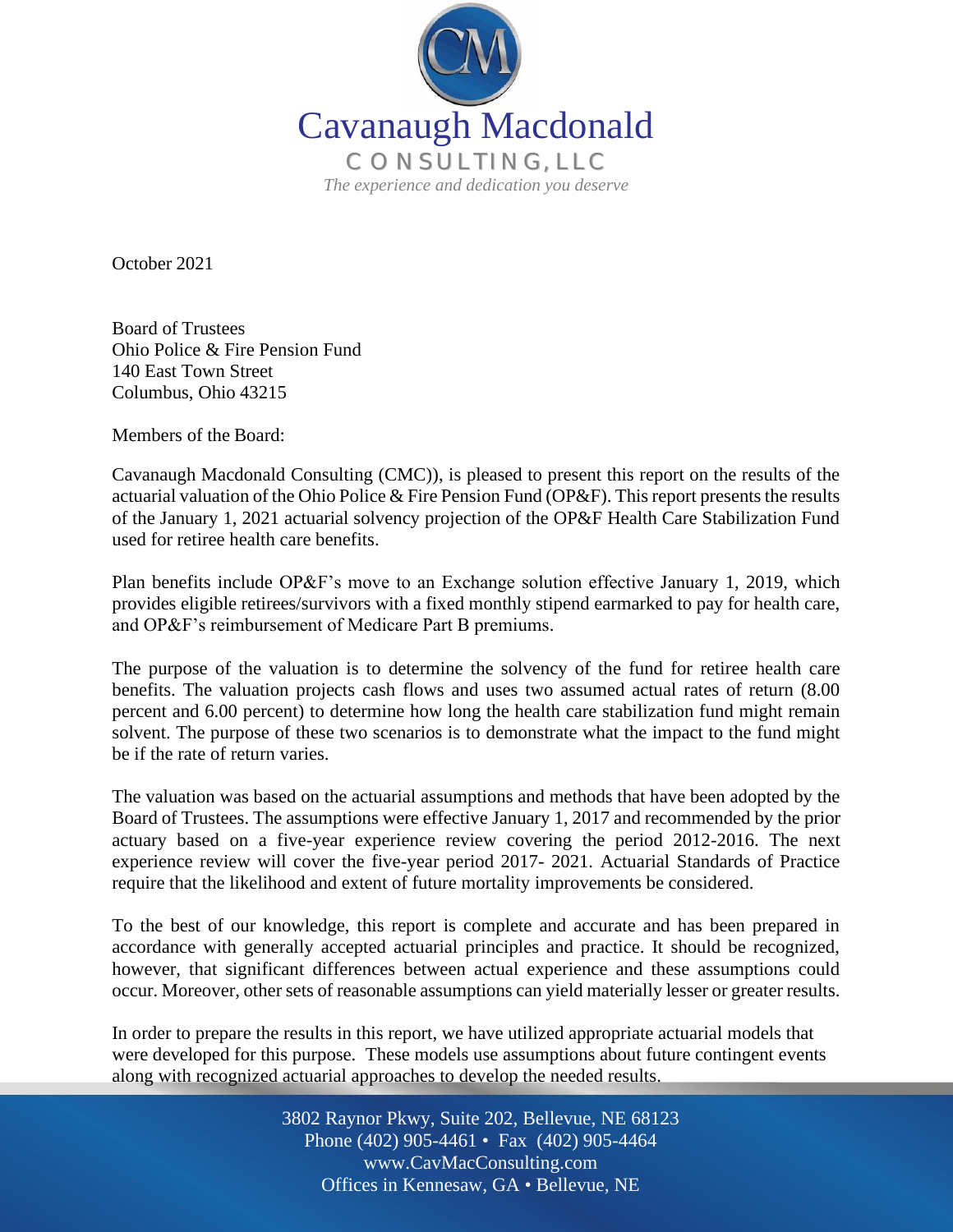Board of Trustees October 2021 Page 2



Future actuarial measurements may differ significantly from current measurements due to plan experience differing from that anticipated by the economic and demographic assumptions, increases or decreases expected as part of the natural operation of the methodology used for these measurements, and changes in plan provisions or applicable law. Because of limited scope, CMC performed no analysis of the potential range of such future differences.

We note that as we are preparing this report, the world is in the midst of a pandemic. We have considered available information but do not believe that there is yet sufficient data to warrant the modification of any of our assumptions. We will continue to monitor the situation and advise in the future of any adjustments that we believe would be appropriate.

We, Larry F. Langer, ASA and Wendy T. Ludbrook, FSA are members of the American Academy of Actuaries and meet the Qualification Standards to render the actuarial opinion contained herein. We are available to answer any questions on the material contained in this report or to provide explanations or further details as may be appropriate.

Respectfully submitted,

j

Principal and Consulting Actuary Consulting Actuary

Kym Gudsu

Ryan Gundersen Senior Consultant

Wendy Ldhodh

Larry F. Langer, ASA, EA, FCA, MAAA Wendy T. Ludbrook, FSA, EA, FCA, MAAA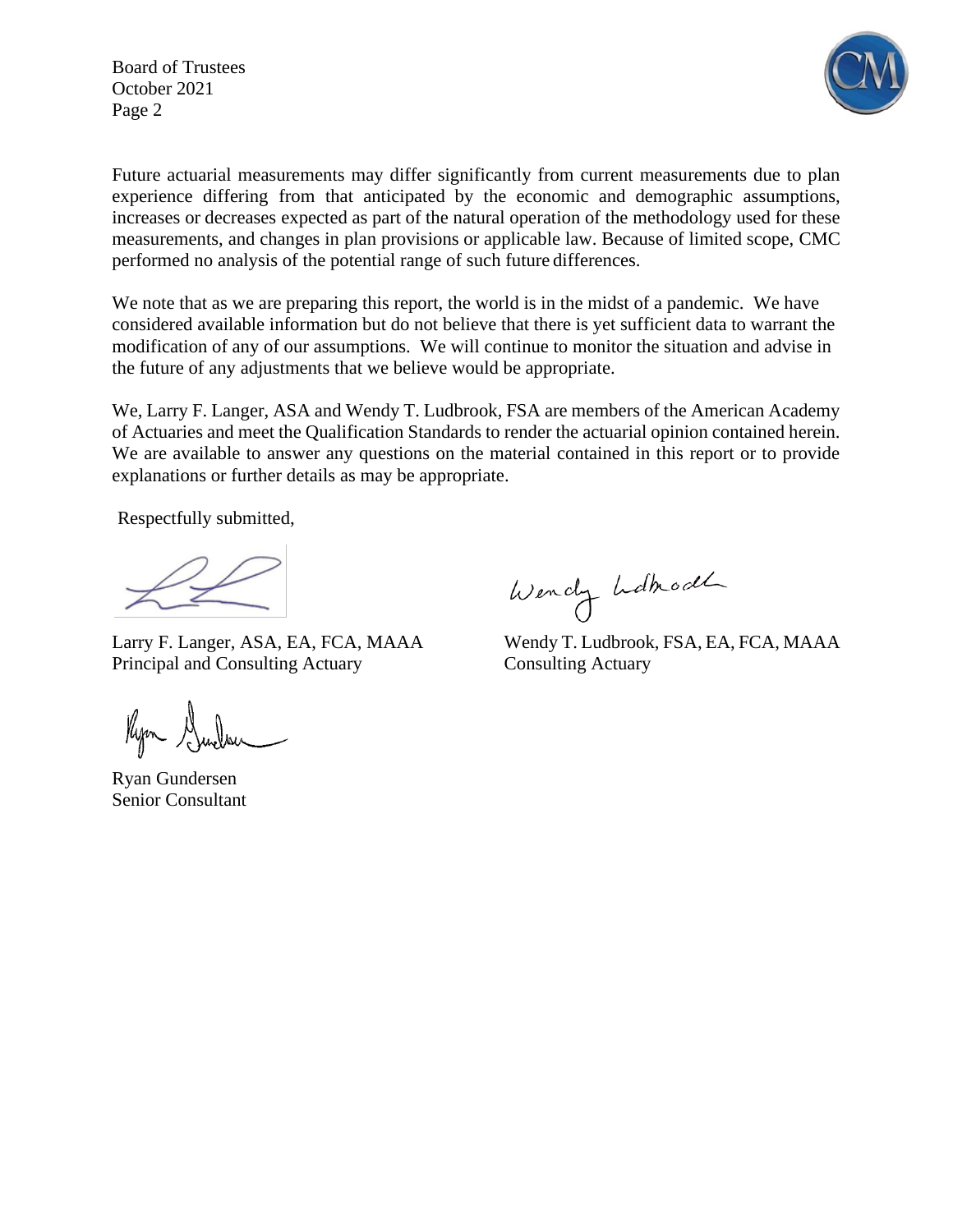

# Table of Contents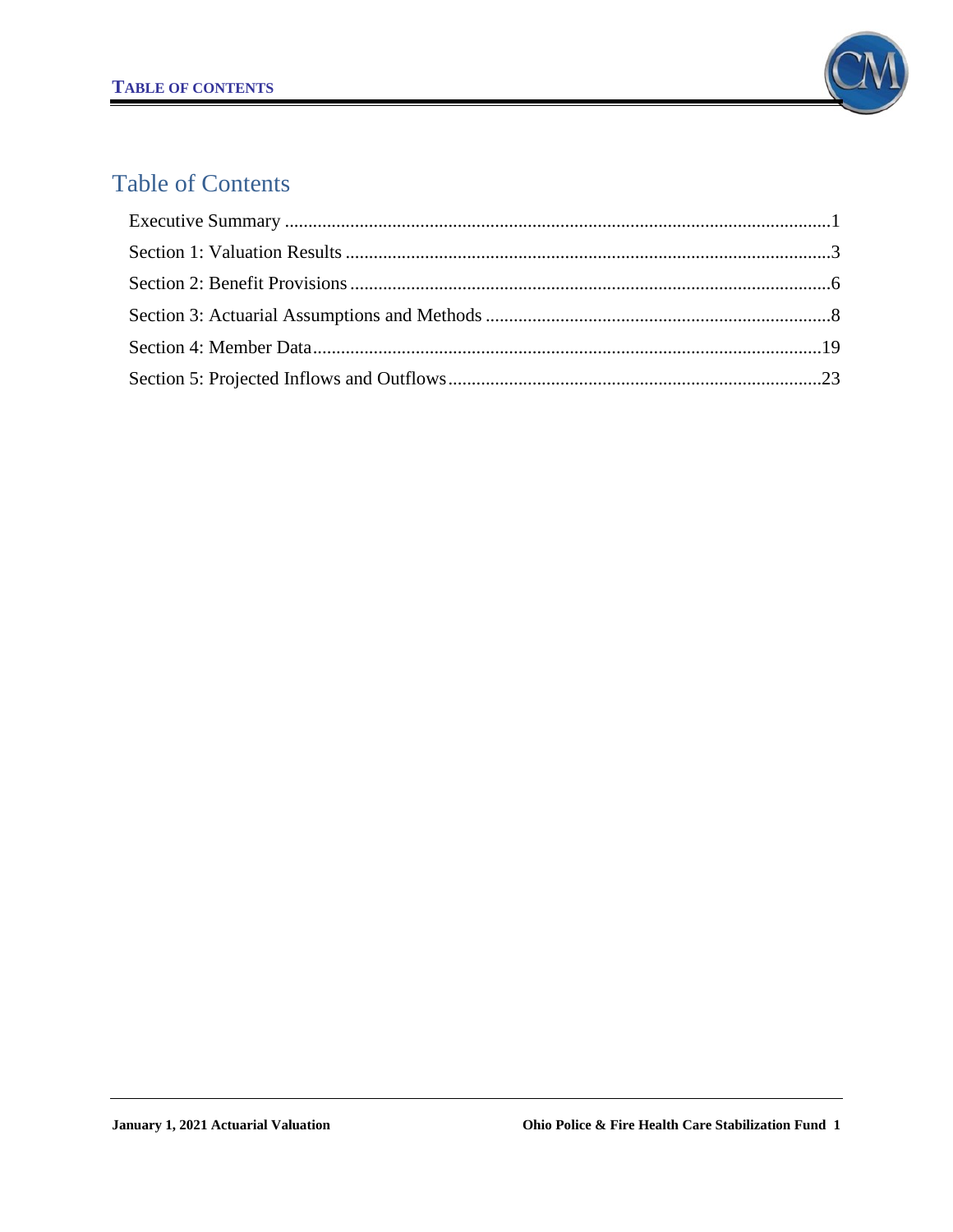

#### **Introduction**

This report presents the results of the January 1, 2021 actuarial solvency projection of the OP&F Health Care Stabilization Fund for retiree health care benefits. The valuation projects cash flows and uses two assumed actual rates of return (8 percent and 6 percent) to determine how long the health care stabilization fund might remain solvent.

The principal valuation results include:

- Solvency period of 16 years and 11 months from January 1, 2021 to December 2037, assuming 8 percent annual returns
- Solvency period of 13 years and 10 months from January 1, 2021 to November 2034, assuming 6 percent annual returns
- Reconciliation of the solvency period from January 1, 2020 measurement date to January 1, 2021 measurement date

The projections are open grouped, meaning new hires are assumed to replace members who leave active status.

This valuation report does not contain information under GASB Statement Nos. 74 and 75. The valuation was completed based upon membership and financial data submitted by OP&F.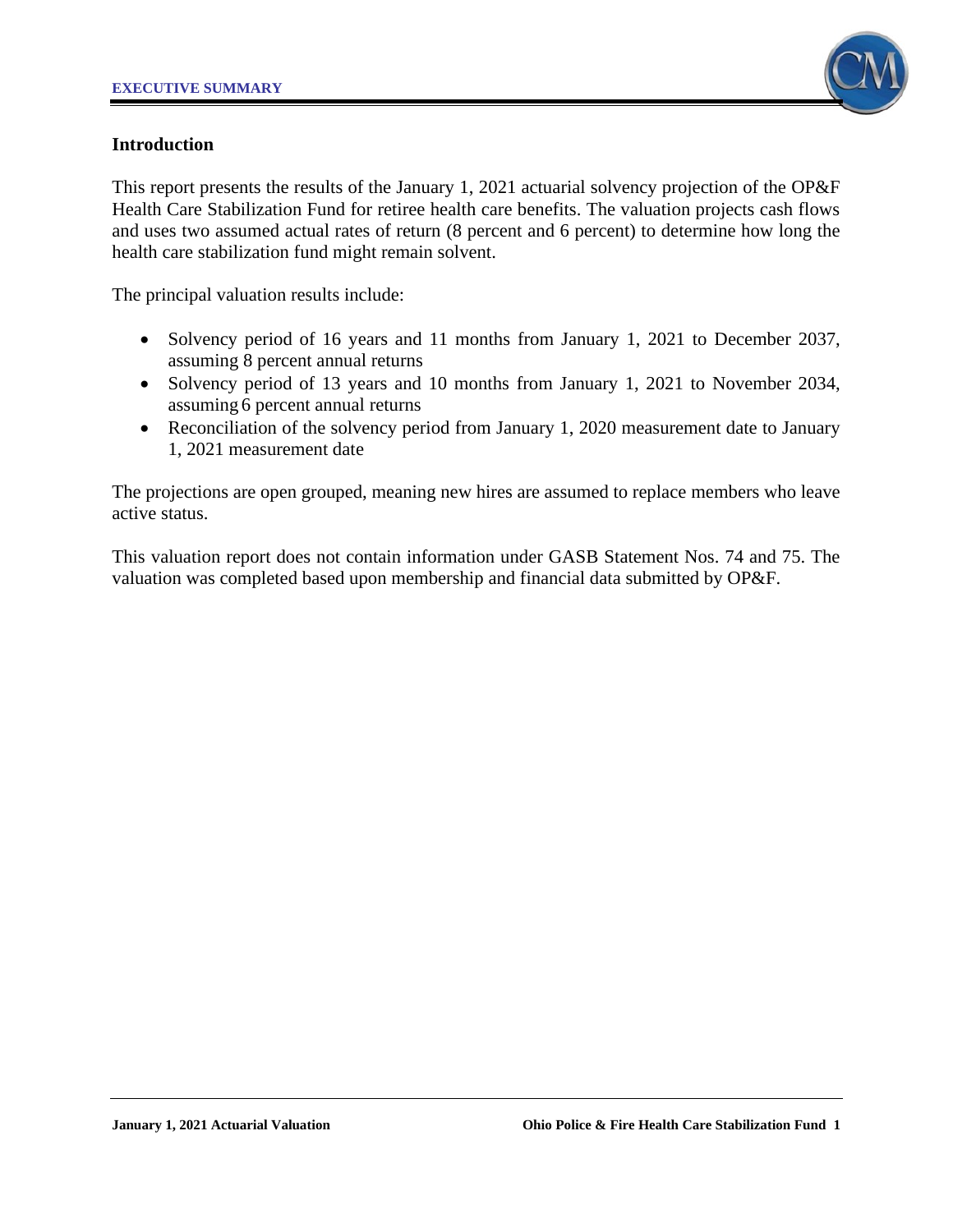

#### **Actuarial Assumptions and Methods**

The primary projection interest rate is the assumed long-term rate of return used for the pension funding valuation, which is 8 percent per annum. The alternative projection scenario uses 6 percent.

The actuarial assumptions and methods used for this year's valuation are outlined in Section 3.

# **Table 1: Summary of Solvency Results as of January 1, 2021**

The solvency period determined for the healthcare plan is 16 years and 11 months, from January 1, 2021, based on an 8 percent rate of return. The period is 13 years and 10 months based on a 6 percent rate of return.

Below is reconciliation from the solvency period calculated at the January 1, 2020 valuation date to the solvency period calculated at the January 1, 2021 valuation date.

|                                | <b>Period</b>  |
|--------------------------------|----------------|
| Solvency as of January 1, 2020 | July, 2038     |
| Asset Return                   | $+6$ months    |
| Demographic/Census Changes     | - 13 months    |
| Solvency as of January 1, 2021 | December, 2037 |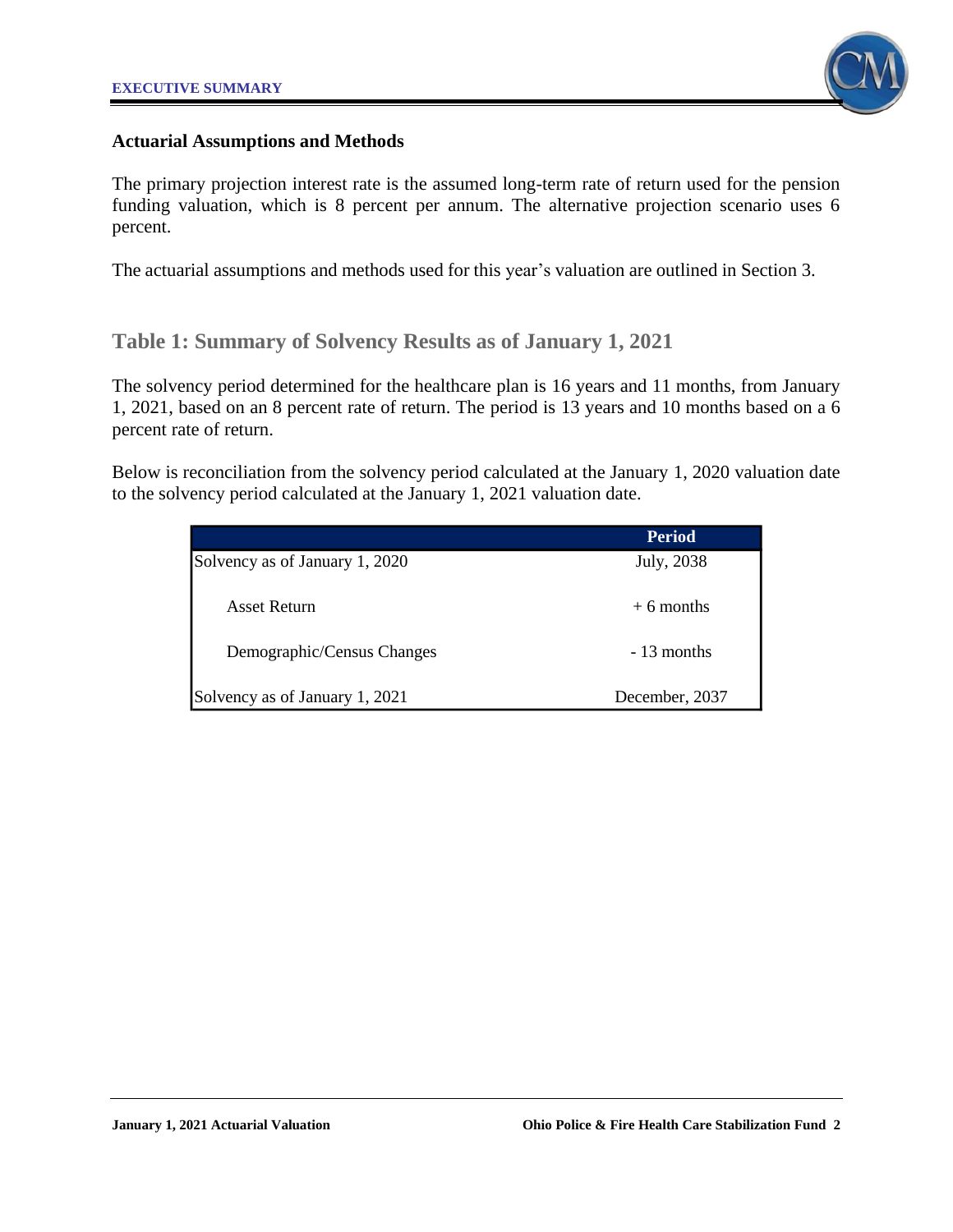



# **Table 2: Projection of Health Care Stabilization Fund Balance**

The table above shows the remaining assets (in millions) that remain in the health care stabilization fund at the 6 percent and 8 percent investment return rates. The results were run at the 8 percent rate of investment return because that reflects the long-term return on the plan assets. The 8 percent is comprised of 2.75 percent inflation and 5.25 percent real rate of return. Solvency is sensitive to assumptions and variance from assumed rates of investment return can change the solvency projection. The 6.00 percent results are shown to illustrate this sensitivity.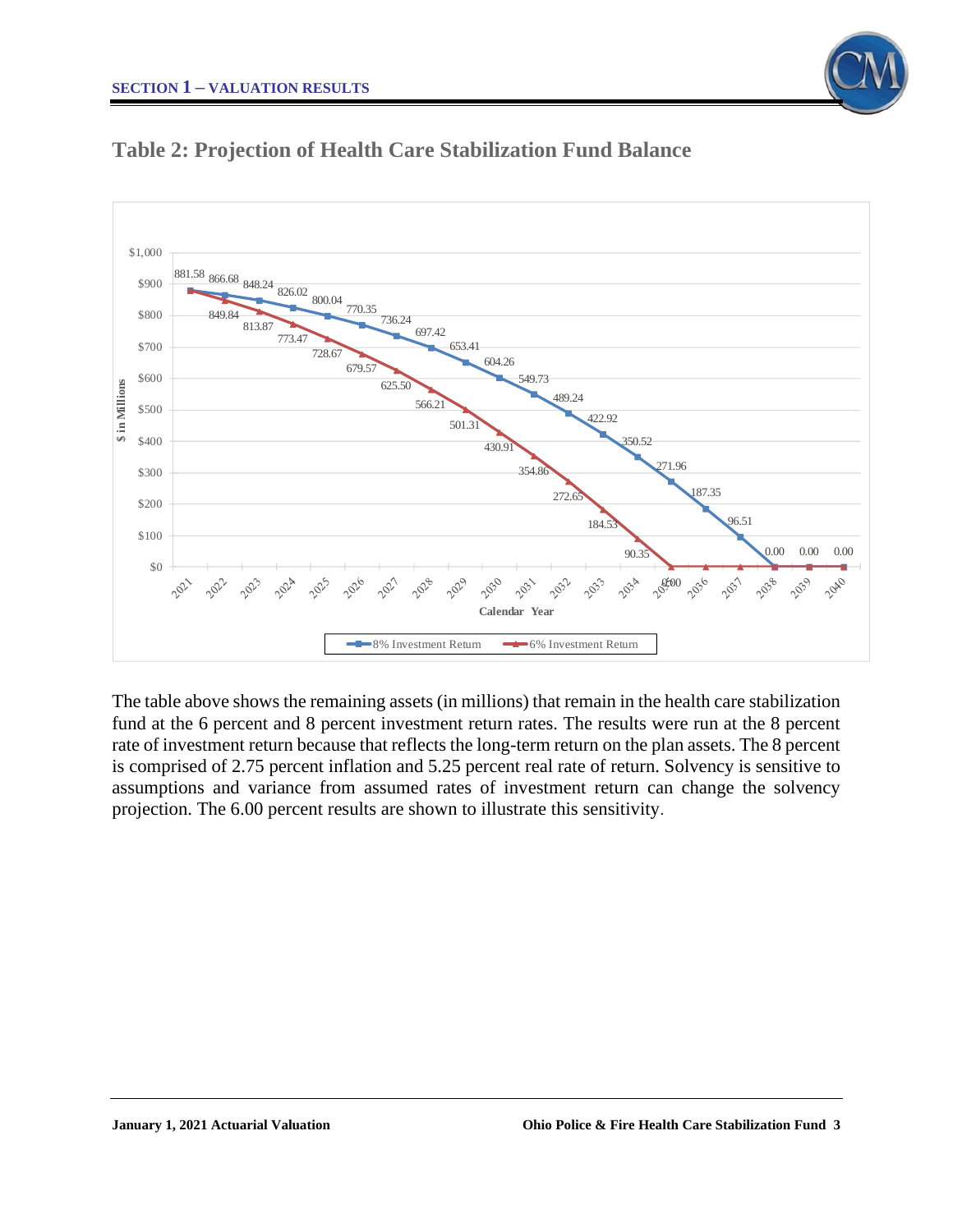





The health care stabilization fund principal will be needed in greater amounts each year until exhausted in 2037. The projection above assumes an 8 percent rate of return on assets, OP&F contributes 0.5 percent of payroll, and benefit disbursements are based on the current stipend amounts payable.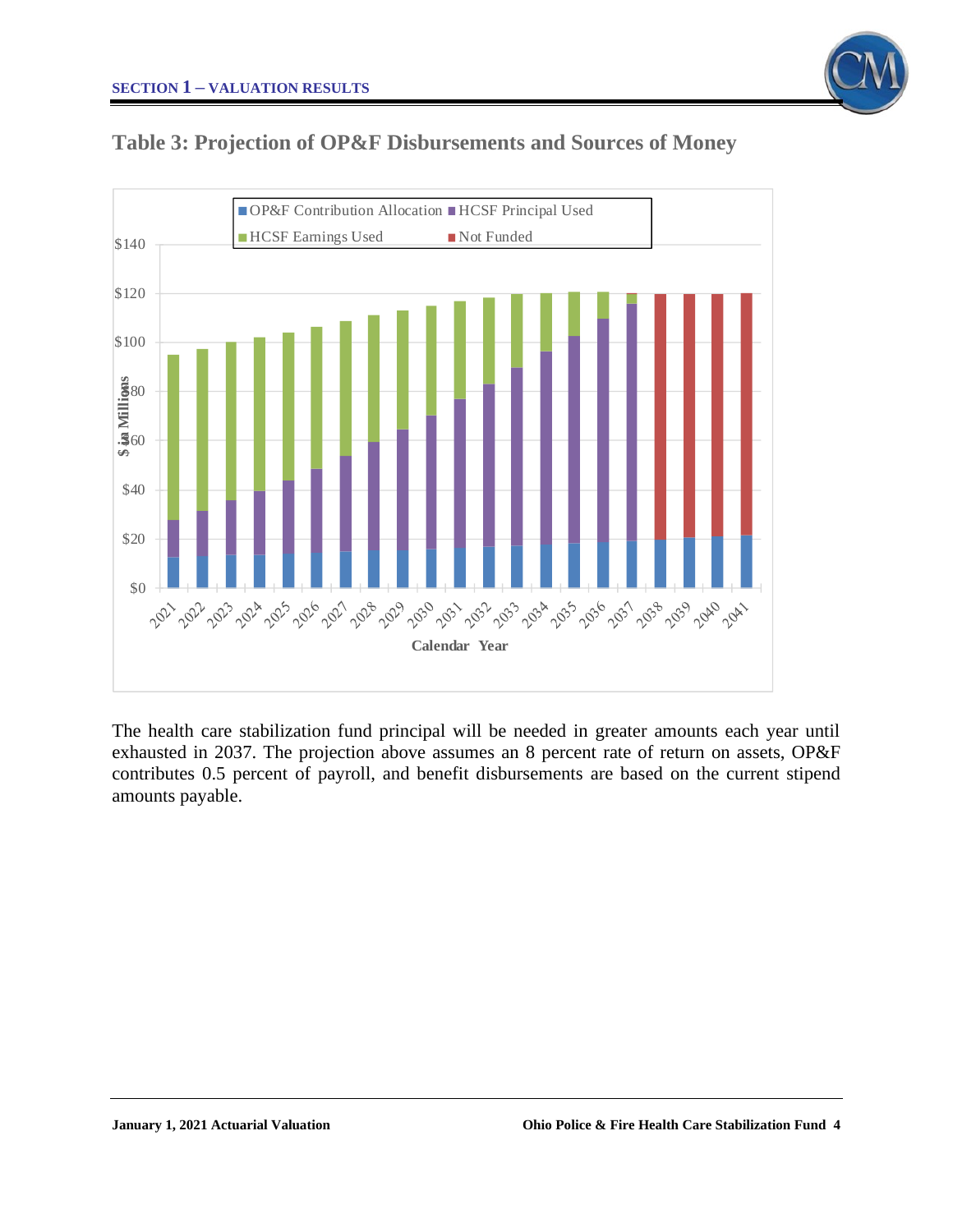

# **Table 4: Summary of Market Value of Plan Assets as of December 31, 2020**

| <b>Summary of Assets for Years Ending December 31,</b>                  | 2020              |               | 2019                  |
|-------------------------------------------------------------------------|-------------------|---------------|-----------------------|
| 1. Market Value as of January 1,                                        | \$<br>878,688,997 | $\mathcal{S}$ | 793,785,996           |
| Contributions<br>2.<br>Employer<br>(a)<br><b>Member Premiums</b><br>(b) | \$<br>12,166,558  | \$            | 11,973,144<br>523,461 |
| Total<br>(c)                                                            | \$<br>12,166,558  | $\mathcal{S}$ | 12,496,605            |
| 3. Benefits and Administrative Expenses                                 | \$<br>84,563,921  | \$            | 77,189,202            |
| <b>Investment Income</b><br>4.                                          | \$<br>74,728,819  | $\mathcal{S}$ | 129,948,485           |
| Other Income (Including Medicare Pt. D Reimbursements)<br>5.            | \$<br>563,964     | $\mathcal{S}$ | 19,647,113            |
| 6. Market Value as of December 31,<br>$(1) + (2) - (3) + (4) + (5)$     | \$<br>881,584,417 | $\mathcal{S}$ | 878,688,997           |
| 7. Rate of Return<br>$(4) / [(1) + 0.5 \times ((2c) - (3) + (5))]$      | 8.49%             |               | 15.54%                |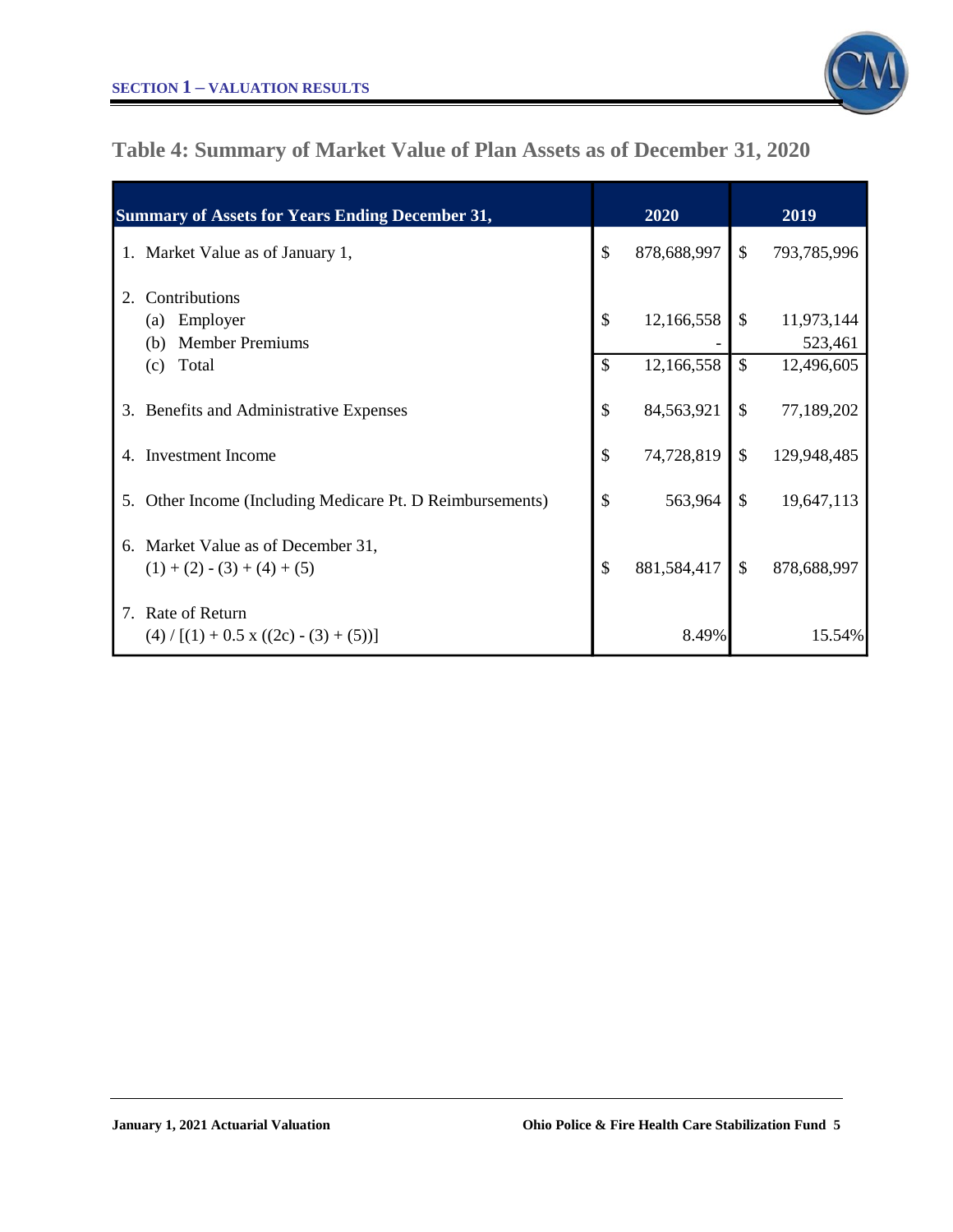

Following is a summary of the major Fund provisions used in the actuarial valuation of the Fund. For purposes of this report, only the post-retirement medical benefit is valued for liabilities. The full benefit provisions are included because they are relevant for assumptions and funding provisions.

## **Eligibility for Coverage**

All new retirees are eligible to receive the stipend as long as he or she is not eligible for coverage through another employer or retirement system. Members who were hired prior to July 1, 2013 are eligible to receive a pension at age 48 with 25 years of service or 62 with 15 years of service. Members who were hired after July 1, 2013 are eligible to receive a pension at age 52 with 25 years of service or age 62 with 15 years of service. In addition, a member is eligible to enroll in the plan if they are receiving a disability pension or they are the survivor of a member. A member may enroll a spouse, dependent children, generally until age 26. Only benefit recipients are eligible for reimbursement of Medicare Part B reimbursement.

Retirees must submit an enrollment form to OP&F and become enrolled in a new plan within 60 days of their loss of employer health care coverage. If the retiree is enrolled prior to the 15th of the month, the plan effective date will be the 1st day of the following month.

#### **Medicare Part B Premium Reimbursement**

For service and disability retirements, as well as survivors, Ohio Police & Fire reimburses the standard Medicare Part B premium (\$107.00 per month for 2020) provided the retiree is not eligible for reimbursement from any other sources.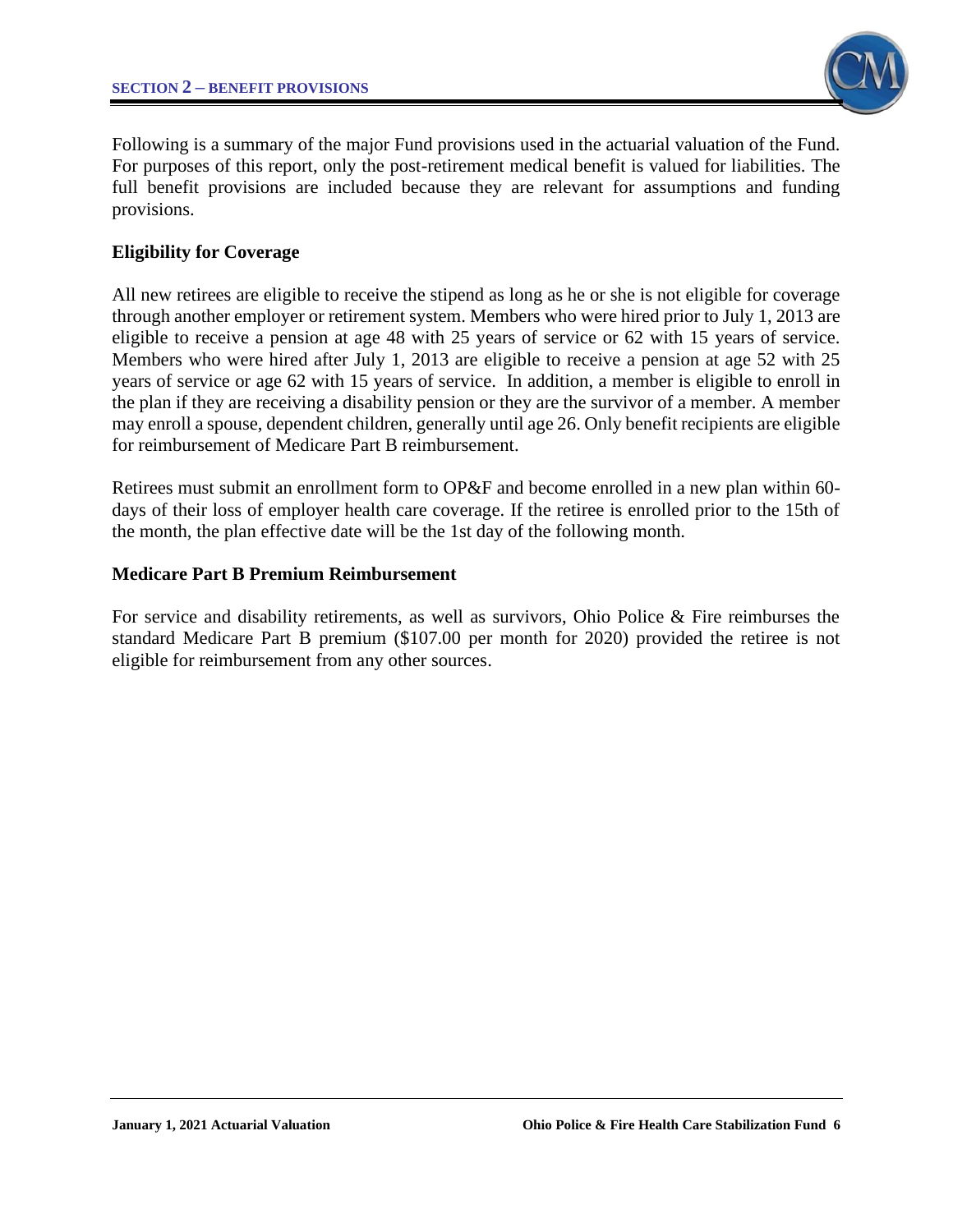

# **2020 Monthly Health Care Plan Monthly Stipend Levels**

In the spring of 2017, the OP&F Board of trustees made the decision to restructure the retiree health care plan, ending the group-sponsored model. A new model was implemented on January 1, 2019 providing provide eligible retirees with a fixed monthly stipend earmarked to pay for health care.

The below table summarizes the stipend levels as of January 1, 2021.

|                                 |          | <b>Medicare Status</b> | <b>Monthly</b>               | <b>Monthly</b>     | <b>Total OP&amp;F</b>             |
|---------------------------------|----------|------------------------|------------------------------|--------------------|-----------------------------------|
|                                 | Retiree  | <b>Spouse</b>          | Medical/Rx<br><b>Stipend</b> | Medicare<br>Part B | Support for<br><b>Health Care</b> |
| <b>Retiree Only</b>             | Medicare | Non-Med                | \$143                        | \$107              | \$250                             |
|                                 | Non-Med  | Non-Med                | \$685                        | \$0                | \$685                             |
|                                 | Medicare | Medicare               | \$239                        | \$107              | \$346                             |
| Retiree + Spouse                | Medicare | Non-Med                | \$525                        | \$107              | \$632                             |
|                                 | Non-Med  | Medicare               | \$788                        | \$0                | \$788                             |
|                                 | Non-Med  | Non-Med                | \$1,074                      | \$0                | \$1,074                           |
| Retiree + Dependent(s)          | Medicare | Non-Med                | \$203                        | \$107              | \$310                             |
|                                 | Non-Med  | Non-Med                | \$865                        | \$0                | \$865                             |
| Retiree + Spouse + Dependent(s) | Medicare | Either                 | \$525                        | \$107              | \$632                             |
|                                 | Non-Med  | Either                 | \$1,074                      | \$0                | \$1,074                           |
| <b>Surviving Spouse</b>         | Medicare |                        | \$143                        | \$107              | \$250                             |
|                                 | Non-Med  |                        | \$685                        | \$0                | \$685                             |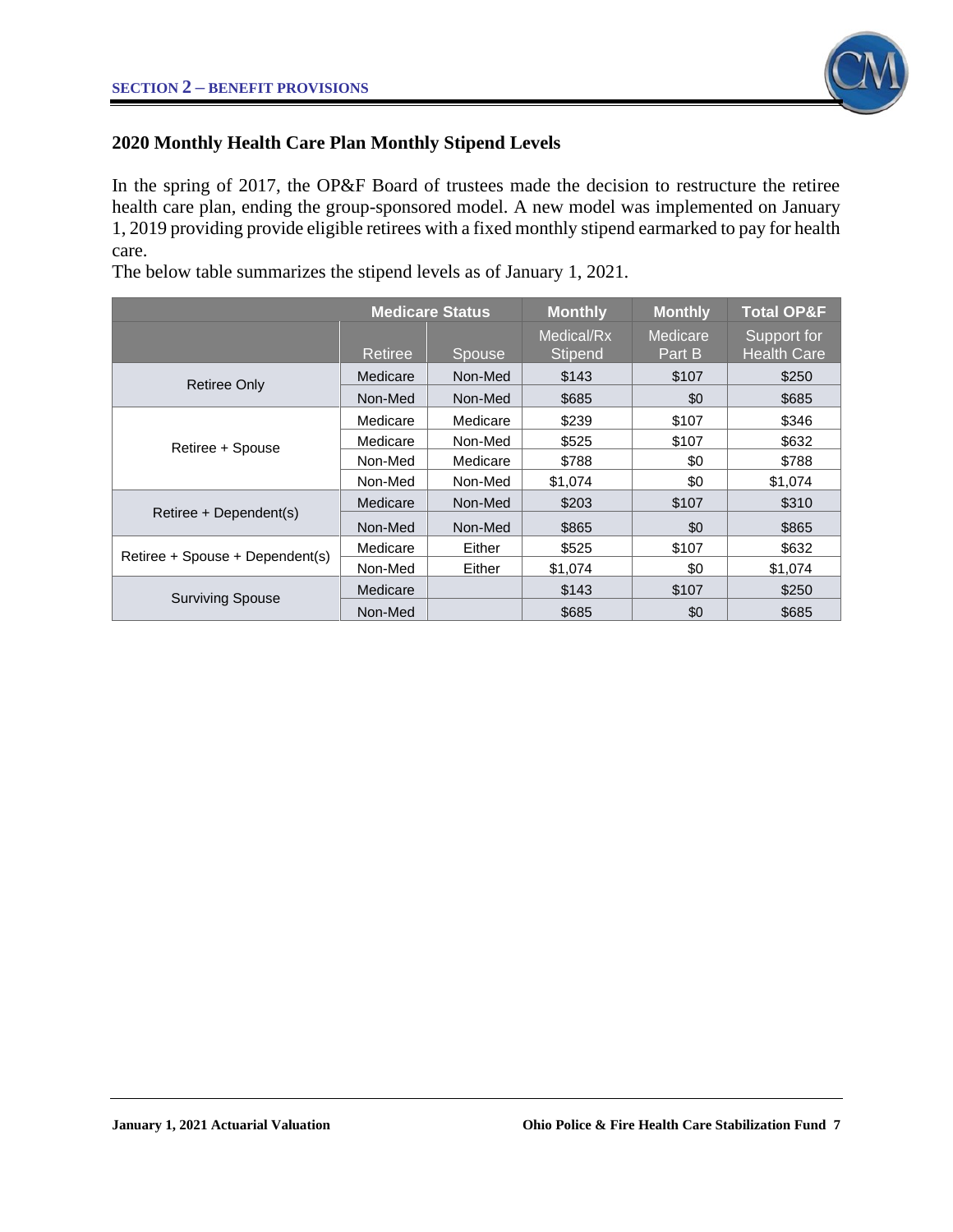

#### **Assumptions**

The actuarial assumptions were adopted as of January1, 2017, based on a five-year experience review covering the period 2012 through 2016. The next review of the actuarial assumptions is to be completed for adoption with the January 1, 2022 valuation.

#### **Assumed Rate of Return**

Assumed long-term rate of return of 8.00 percent per annum, compounded annually. For projection sensitivity, 6.00 percent per annum, compounded annually.

#### **Salary Increase Rates**

Assumed annual salary increases are as follows:

|                             | <b>Years of Service Salary Increase Rate</b> |
|-----------------------------|----------------------------------------------|
| Less than 1                 | 10.50%                                       |
|                             | 9.00%                                        |
| $\mathcal{D}_{\mathcal{L}}$ | 8.00%                                        |
| 3                           | 6.00%                                        |
|                             | 4.50%                                        |
| 5 or more                   | 3.75%                                        |

## **Stipend Increase rate:**

The stipend is not assumed to increase over the projection period.

## **Payroll Growth Rate**

Payroll growth is based on open group projections with salary inflation assumption of 3.25 percent for initial salaries for new entrants.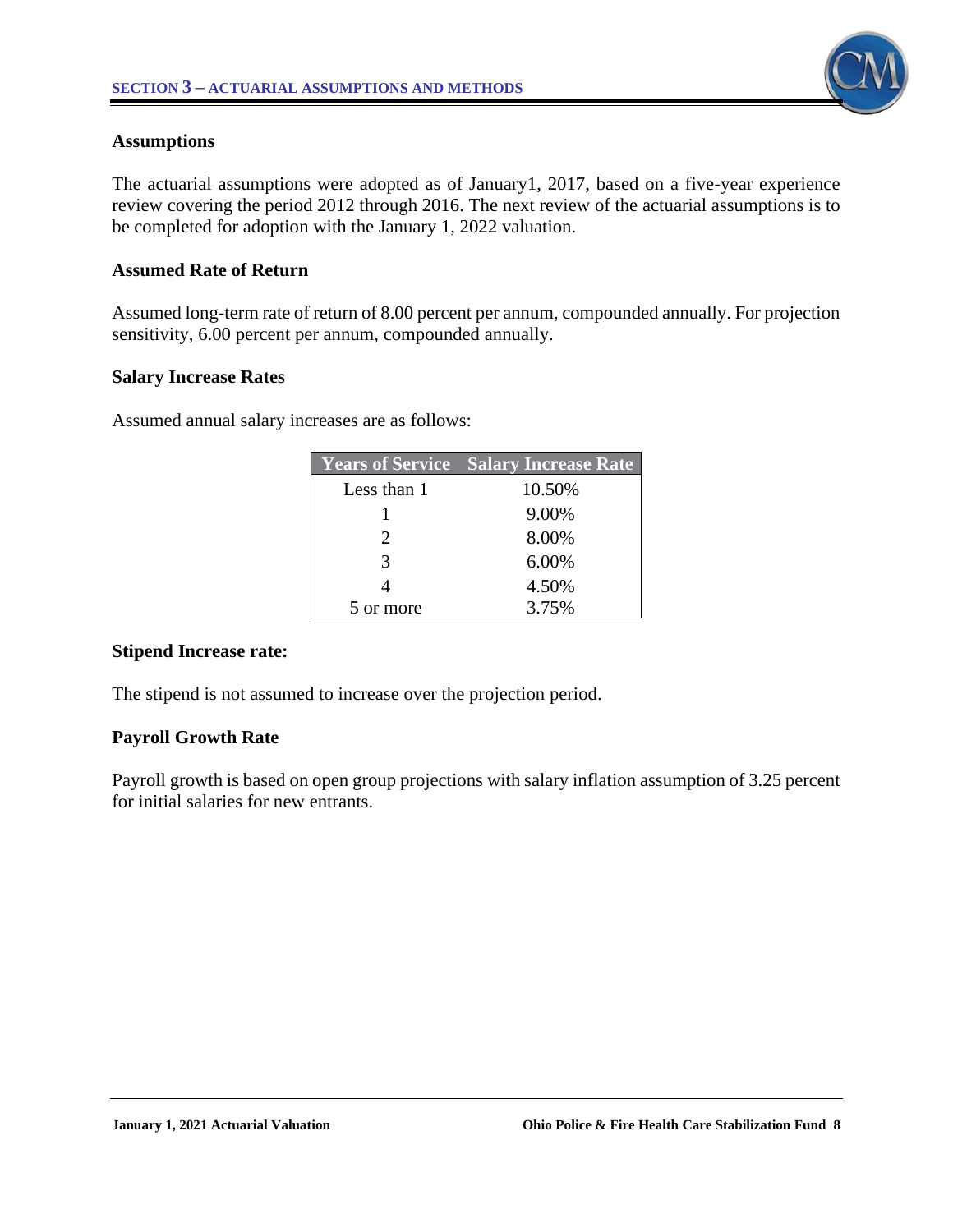

#### **Withdrawal Rates**

The following sample withdrawal rates are based on age and service (for causes other than death, disability, or retirement):

# **Police**

| Years          |       |       |        | Age    |        |        |        |        |
|----------------|-------|-------|--------|--------|--------|--------|--------|--------|
| of Service     | 25    | 30    | 35     | 40     | 45     | 50     | 55     | 60     |
| $\theta$       | 9.62% | 9.94% | 15.93% | 17.85% | 15.22% | 22.00% | 18.68% | 19.23% |
| 1              | 5.88% | 5.54% | 6.49%  | 7.65%  | 5.99%  | 10.15% | 11.21% | 11.54% |
| $\overline{2}$ | 3.27% | 4.21% | 3.92%  | 5.87%  | 5.80%  | 9.90%  | 9.34%  | 9.62%  |
| 3              | 4.11% | 3.35% | 4.66%  | 5.74%  | 5.61%  | 9.17%  | 8.78%  | 9.04%  |
| $\overline{4}$ | 3.64% | 3.06% | 4.29%  | 5.23%  | 4.95%  | 7.95%  | 7.47%  | 7.69%  |
| 5              | 2.59% | 2.65% | 3.49%  | 4.22%  | 4.22%  | 7.57%  | 8.79%  | 6.50%  |
| 6              | 2.64% | 2.56% | 3.28%  | 3.57%  | 3.44%  | 5.86%  | 7.03%  | 5.20%  |
| 7              | 2.58% | 2.21% | 3.18%  | 3.46%  | 3.44%  | 5.71%  | 6.90%  | 5.10%  |
| 8              | 2.39% | 1.95% | 2.56%  | 1.95%  | 2.06%  | 5.57%  | 6.63%  | 4.90%  |
| 9              | 2.12% | 1.59% | 1.74%  | 1.62%  | 1.18%  | 4.43%  | 6.09%  | 4.50%  |
| 10             | 1.56% | 1.56% | 1.66%  | 1.59%  | 1.09%  | 4.31%  | 6.03%  | 4.46%  |
| 11             | 1.49% | 1.49% | 1.58%  | 1.56%  | 1.00%  | 4.20%  | 5.98%  | 4.42%  |
| 12             | 1.41% | 1.41% | 1.50%  | 1.52%  | 0.91%  | 4.09%  | 5.92%  | 4.38%  |
| 13             | 1.31% | 1.31% | 1.42%  | 1.49%  | 0.83%  | 3.97%  | 5.87%  | 4.34%  |
| 14             | 1.21% | 1.21% | 1.33%  | 1.46%  | 0.74%  | 3.86%  | 5.82%  | 4.30%  |
| $15+$          | 1.17% | 1.17% | 1.17%  | 0.91%  | 0.79%  | 0.91%  | 1.10%  | 1.96%  |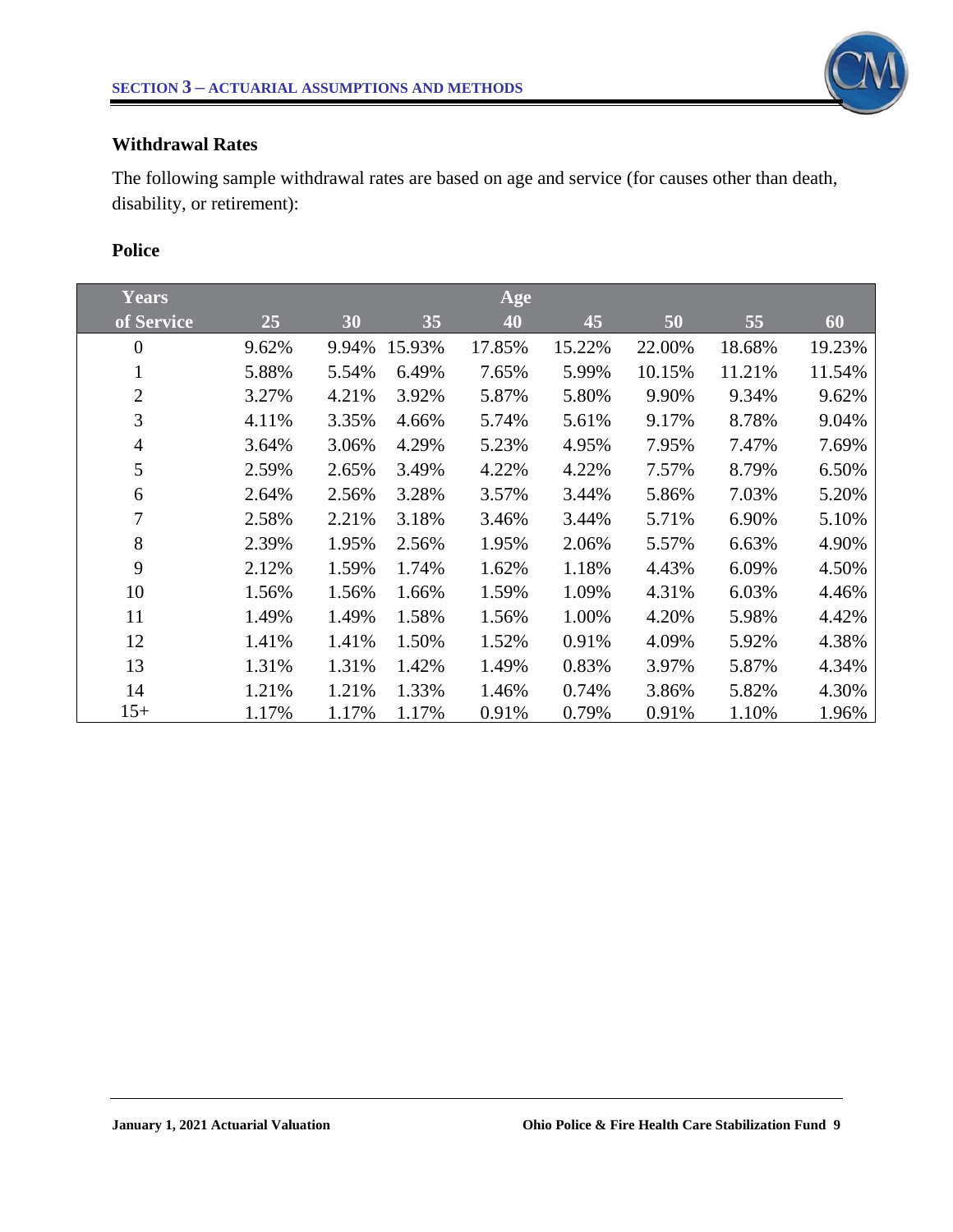

# **Firefighters**

| Years          |       |       |       | Age   |       |       |       |        |
|----------------|-------|-------|-------|-------|-------|-------|-------|--------|
| of Service     | 25    | 30    | 35    | 40    | 45    | 50    | 55    | 60     |
| $\overline{0}$ | 2.69% | 3.46% | 3.66% | 6.22% | 8.48% | 6.93% | 8.73% | 19.11% |
| $\bf{I}$       | 2.11% | 1.46% | 2.96% | 4.98% | 7.01% | 5.00% | 7.16% | 15.66% |
| $\overline{2}$ | 1.53% | 1.64% | 1.83% | 3.04% | 4.98% | 4.54% | 7.16% | 15.66% |
| 3              | 1.44% | 1.55% | 1.74% | 2.90% | 4.80% | 4.32% | 7.16% | 15.66% |
| $\overline{4}$ | 1.15% | 1.46% | 1.66% | 2.77% | 4.61% | 3.97% | 5.73% | 12.53% |
| 5              | 0.83% | 0.94% | 1.33% | 1.64% | 2.05% | 2.91% | 5.33% | 11.94% |
| 6              | 0.78% | 0.87% | 1.24% | 1.53% | 1.72% | 2.58% | 3.66% | 8.19%  |
| $\overline{7}$ | 0.78% | 0.80% | 1.19% | 1.42% | 1.51% | 2.37% | 3.35% | 7.51%  |
| 8              | 0.72% | 0.73% | 1.05% | 1.31% | 1.40% | 2.26% | 3.05% | 6.82%  |
| 9              | 0.73% | 0.73% | 0.86% | 1.10% | 1.18% | 1.62% | 2.29% | 5.12%  |
| 10             | 0.73% | 0.73% | 0.84% | 1.07% | 1.16% | 1.55% | 2.21% | 4.95%  |
| 11             | 0.71% | 0.71% | 0.82% | 1.05% | 1.14% | 1.49% | 2.13% | 4.78%  |
| 12             | 0.68% | 0.68% | 0.80% | 1.03% | 1.12% | 1.42% | 2.06% | 4.60%  |
| 13             | 0.65% | 0.65% | 0.78% | 1.01% | 1.10% | 1.36% | 1.98% | 4.43%  |
| 14             | 0.61% | 0.61% | 0.76% | 0.99% | 1.07% | 1.29% | 1.91% | 4.26%  |
| $15+$          | 0.90% | 0.90% | 0.90% | 0.47% | 0.50% | 0.59% | 0.92% | 1.21%  |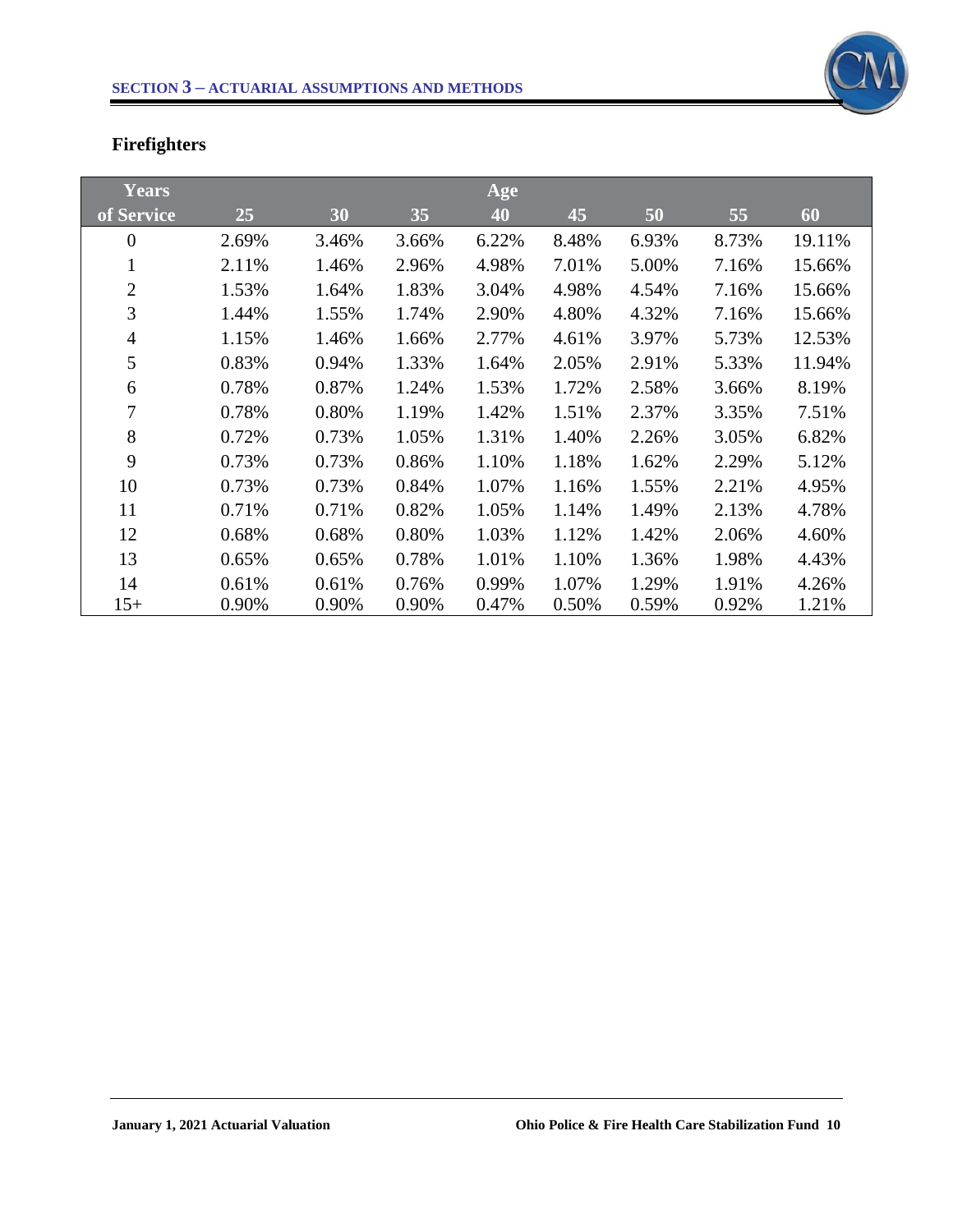

# **Rates of Disability**

|     |                     | <b>Police</b>             | <b>Fire</b>         |                    |
|-----|---------------------|---------------------------|---------------------|--------------------|
|     | <b>Hired Before</b> | <b>Hired After</b>        | <b>Hired Before</b> | <b>Hired After</b> |
| Age | <b>July 2, 2013</b> | July $\overline{1, 2013}$ | <b>July 2, 2013</b> | July $1, 2013$     |
| 20  | 0.001%              | 0.001%                    | 0.001%              | 0.001%             |
| 25  | 0.007%              | 0.007%                    | 0.005%              | 0.005%             |
| 30  | 0.089%              | 0.089%                    | 0.022%              | 0.022%             |
| 35  | 0.154%              | 0.154%                    | 0.091%              | 0.091%             |
| 40  | 0.403%              | 0.403%                    | 0.204%              | 0.204%             |
| 45  | 0.533%              | 0.533%                    | 0.347%              | 0.347%             |
| 50  | 1.351%              | 0.691%                    | 1.337%              | 0.475%             |
| 55  | 1.119%              | 1.119%                    | 2.025%              | 2.025%             |
| 60  | 2.078%              | 2.078%                    | 3.060%              | 3.060%             |
| 64  | 3.099%              | 3.099%                    | 7.190%              | 7.190%             |

The following are sample rates of disability and occurrence of disability by type:

Upon and after attainment of normal retirement eligibility, the rate is 0.30 percent.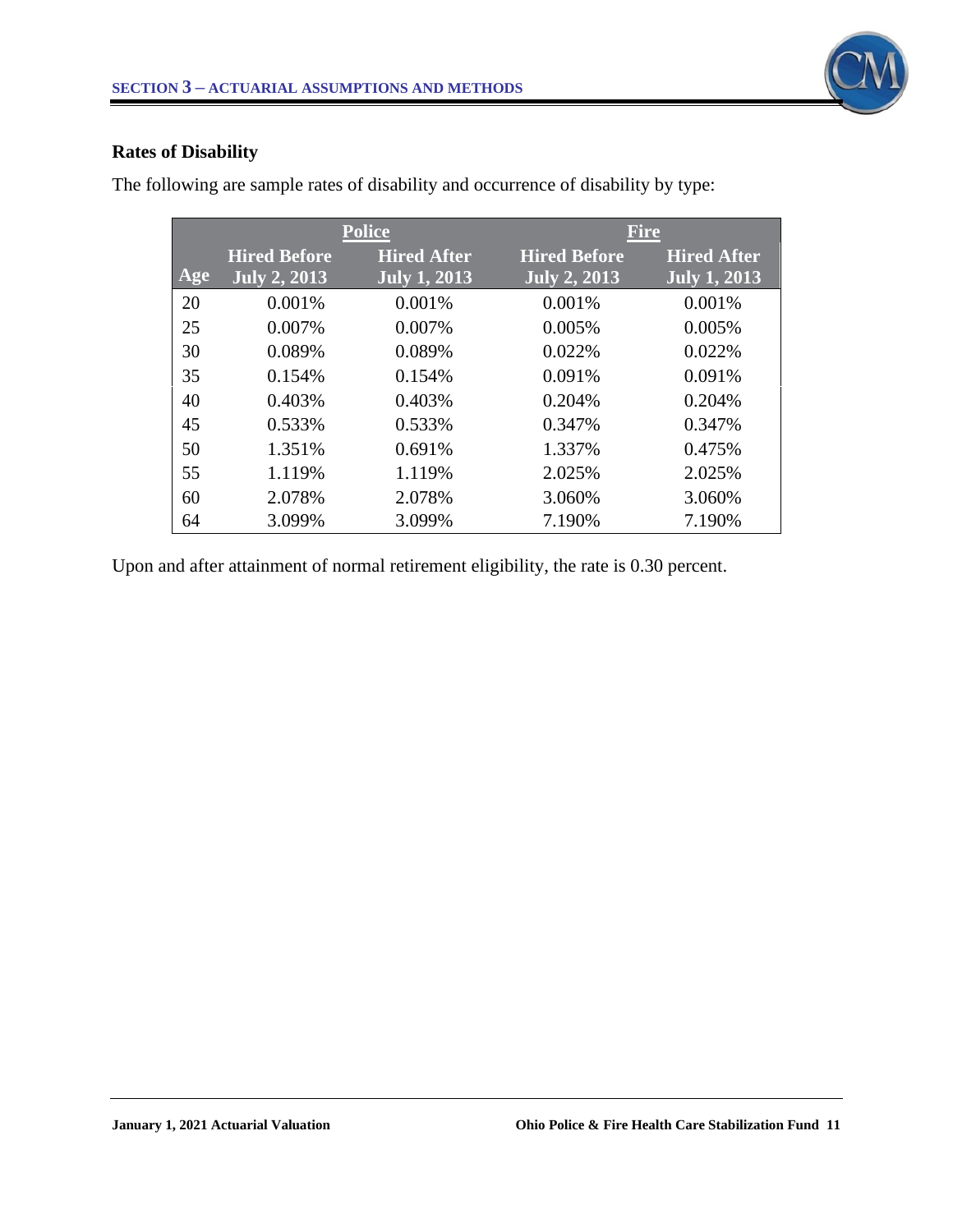

#### **Retirement Rates**

The following rates of retirement apply to members who have not elected to be in DROP:

| $\bf{Age}$ | <b>Police</b> | <b>Firefighters</b> |
|------------|---------------|---------------------|
| 48         | 0%            | 0%                  |
| 49-50      | 5%            | 4%                  |
| 51         | 6%            | 4%                  |
| 52         | 6%            | 6%                  |
| 53         | 10%           | 6%                  |
| 54         | 10%           | 7%                  |
| 55-57      | 11%           | 11%                 |
| 58         | 5%            | 16%                 |
| 59         | 10%           | 16%                 |
| 60         | 18%           | 20%                 |
| 61         | 19%           | 20%                 |
| 62         | 25%           | 50%                 |
| 63         | 25%           | 20%                 |
| 64         | 25%           | 25%                 |
| 65-69      | 35%           | 25%                 |
| 70         | 100%          | 100%                |

# **Deferred Retirement Option Plan Elections**

90 percent of members who do not retire when first eligible are assumed to elect DROP.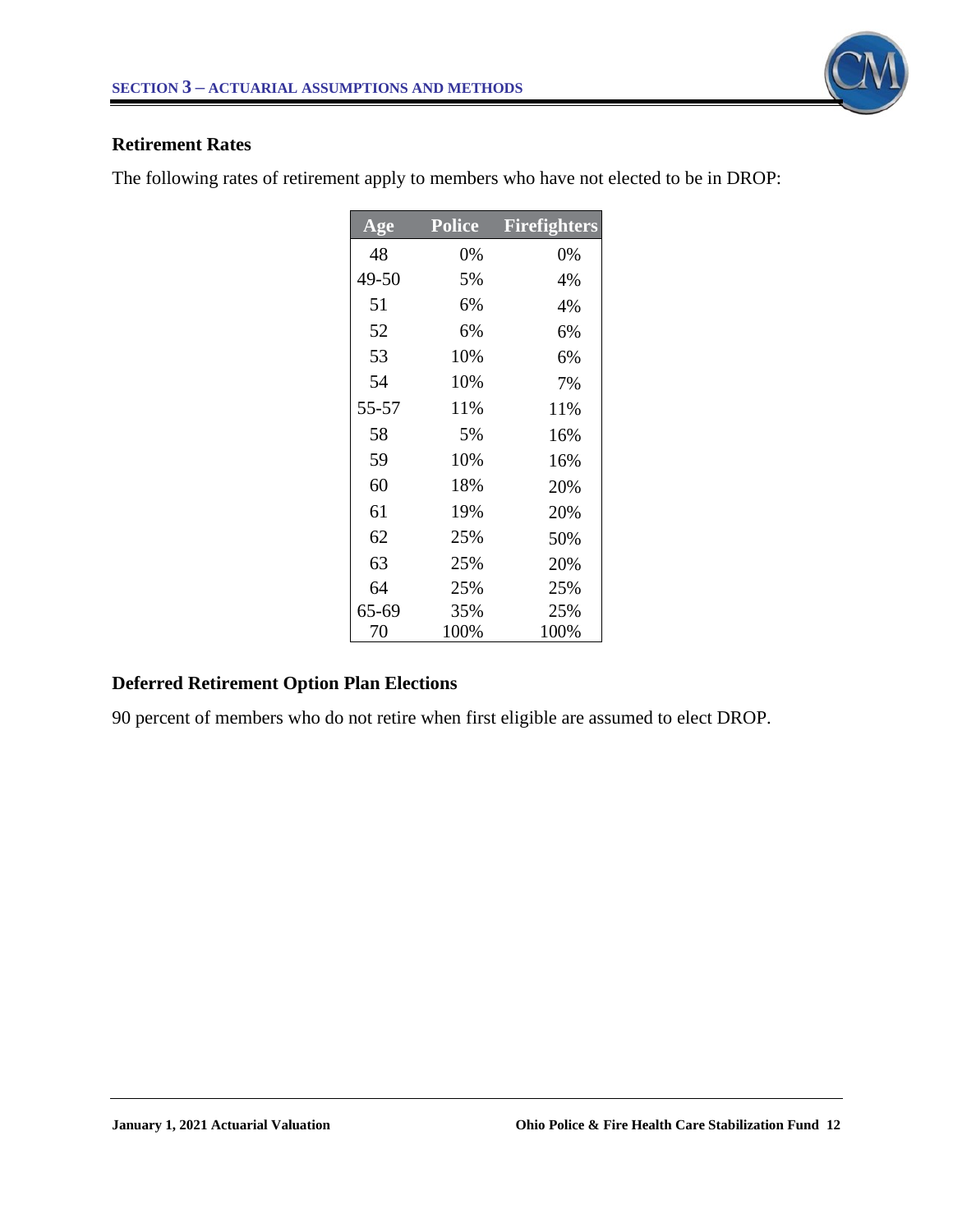

#### **DROP Retirement Rates**

The following rates of retirement apply to members in DROP on or before July 1, 2013:

# **Police**

| <b>Years in DROP</b> |                  |      |                |      |                |      |      |                |      |
|----------------------|------------------|------|----------------|------|----------------|------|------|----------------|------|
| Age                  | $\boldsymbol{0}$ | 1    | $\overline{2}$ | 3    | $\overline{4}$ | 5    | 6    | $\overline{7}$ | 8    |
| 48                   | 5%               |      |                |      |                |      |      |                |      |
| 49                   | 4%               | 4%   |                |      |                |      |      |                |      |
| 50                   | 4%               | 4%   | 4%             |      |                |      |      |                |      |
| 51                   | 4%               | 4%   | 4%             | 10%  |                |      |      |                |      |
| 52                   | 3%               | 4%   | 4%             | 9%   | 9%             |      |      |                |      |
| 53                   | 3%               | 4%   | 4%             | 9%   | 8%             | 12%  |      |                |      |
| 54                   | 4%               | 5%   | 5%             | 10%  | 9%             | 13%  | 13%  |                |      |
| 55                   | 5%               | 5%   | 5%             | 16%  | 16%            | 14%  | 18%  | 44%            |      |
| 56                   | 5%               | 5%   | 5%             | 15%  | 15%            | 13%  | 17%  | 41%            | 100% |
| 57                   | 5%               | 5%   | 5%             | 16%  | 15%            | 14%  | 17%  | 43%            | 100% |
| 58                   | 5%               | 5%   | 5%             | 16%  | 15%            | 14%  | 17%  | 42%            | 100% |
| 59                   | 15%              | 5%   | 5%             | 15%  | 16%            | 16%  | 18%  | 44%            | 100% |
| 60                   | 17%              | 5%   | 5%             | 16%  | 17%            | 18%  | 19%  | 47%            | 100% |
| 61                   | 17%              | 5%   | 5%             | 17%  | 18%            | 18%  | 20%  | 48%            | 100% |
| 62                   | 16%              | 5%   | 5%             | 16%  | 17%            | 17%  | 19%  | 46%            | 100% |
| 63                   | 18%              | 6%   | 6%             | 18%  | 19%            | 19%  | 21%  | 50%            | 100% |
| 64                   | 19%              | 5%   | 5%             | 17%  | 17%            | 18%  | 19%  | 49%            | 100% |
| 65                   | 24%              | 6%   | 6%             | 23%  | 22%            | 22%  | 25%  | 59%            | 100% |
| 66                   | 24%              | 5%   | 6%             | 20%  | 19%            | 22%  | 22%  | 54%            | 100% |
| 67                   | 24%              | 5%   | 5%             | 20%  | 19%            | 22%  | 22%  | 53%            | 100% |
| 68                   | 24%              | 5%   | 5%             | 15%  | 19%            | 22%  | 22%  | 53%            | 100% |
| 69                   | 24%              | 5%   | 5%             | 20%  | 19%            | 22%  | 22%  | 47%            | 100% |
| 70                   | 100%             | 100% | 100%           | 100% | 100%           | 100% | 100% | 100%           | 100% |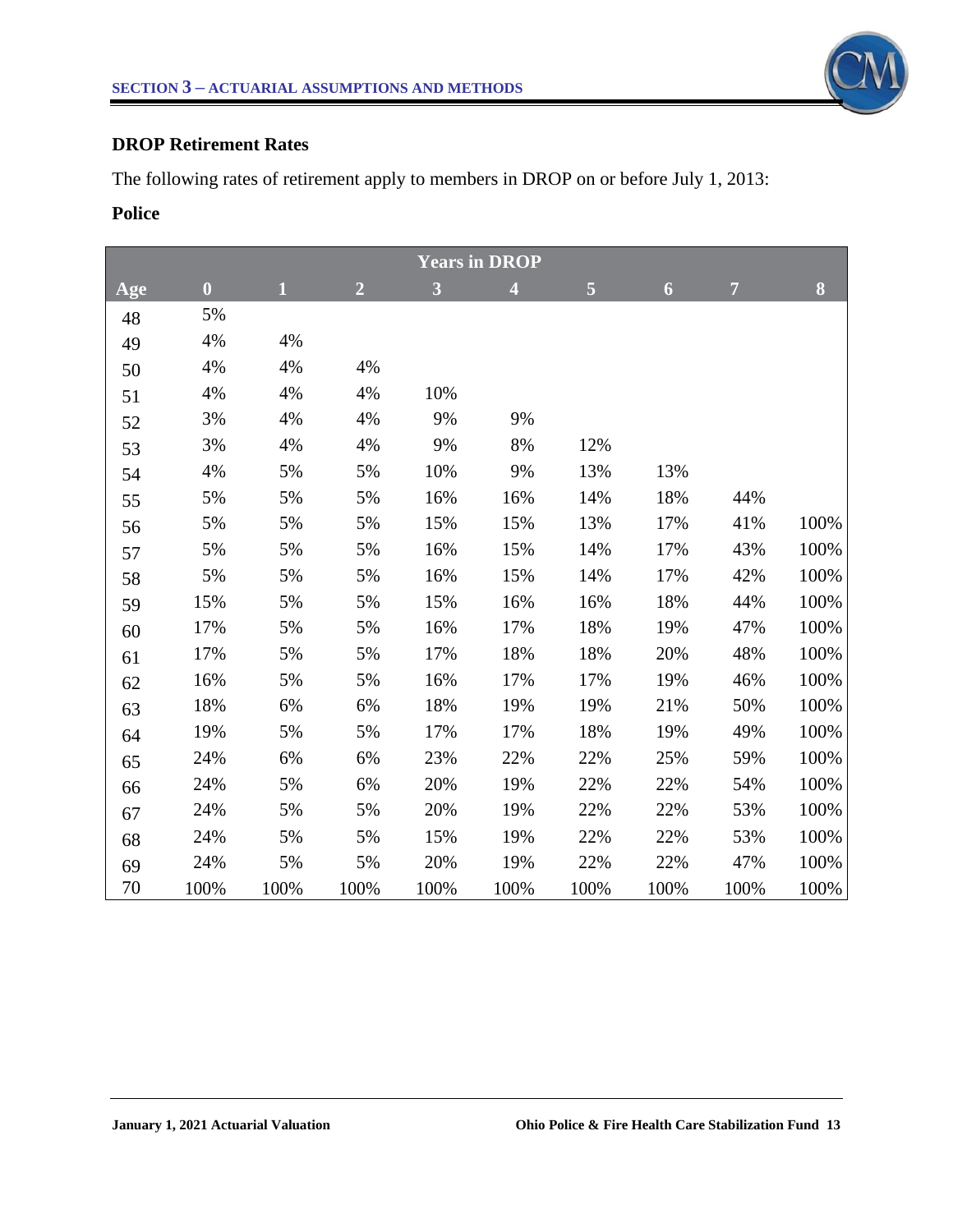

# **Firefighters**

| <b>Years in DROP</b> |                  |                |                |      |                         |      |      |                |      |  |  |  |
|----------------------|------------------|----------------|----------------|------|-------------------------|------|------|----------------|------|--|--|--|
| Age                  | $\boldsymbol{0}$ | $\overline{1}$ | $\overline{2}$ | 3    | $\overline{\mathbf{4}}$ | 5    | 6    | $\overline{7}$ | 8    |  |  |  |
| 48                   | 2%               |                |                |      |                         |      |      |                |      |  |  |  |
| 49                   | 4%               | 3%             |                |      |                         |      |      |                |      |  |  |  |
| 50                   | 5%               | 4%             | 4%             |      |                         |      |      |                |      |  |  |  |
| 51                   | 3%               | 3%             | 3%             | 9%   |                         |      |      |                |      |  |  |  |
| 52                   | 3%               | 3%             | 3%             | 8%   | 9%                      |      |      |                |      |  |  |  |
| 53                   | 4%               | 3%             | 4%             | 10%  | 11%                     | 13%  |      |                |      |  |  |  |
| 54                   | 4%               | 3%             | 3%             | 9%   | 11%                     | 13%  | 13%  |                |      |  |  |  |
| 55                   | 6%               | 4%             | 4%             | 13%  | 13%                     | 15%  | 17%  | 38%            |      |  |  |  |
| 56                   | 5%               | 3%             | 4%             | 13%  | 12%                     | 14%  | 17%  | 37%            | 100% |  |  |  |
| 57                   | 5%               | 3%             | 4%             | 13%  | 12%                     | 14%  | 17%  | 37%            | 100% |  |  |  |
| 58                   | 5%               | 3%             | 4%             | 17%  | 15%                     | 15%  | 18%  | 46%            | 100% |  |  |  |
| 59                   | 6%               | 3%             | 4%             | 17%  | 15%                     | 16%  | 19%  | 46%            | 100% |  |  |  |
| 60                   | 6%               | 3%             | 4%             | 18%  | 16%                     | 16%  | 19%  | 48%            | 100% |  |  |  |
| 61                   | 6%               | 3%             | 4%             | 17%  | 15%                     | 15%  | 18%  | 45%            | 100% |  |  |  |
| 62                   | 6%               | 3%             | 4%             | 17%  | 15%                     | 16%  | 18%  | 46%            | 100% |  |  |  |
| 63                   | 29%              | 3%             | 4%             | 20%  | 18%                     | 20%  | 18%  | 52%            | 100% |  |  |  |
| 64                   | 32%              | 3%             | 4%             | 21%  | 20%                     | 22%  | 19%  | 55%            | 100% |  |  |  |
| 65                   | 33%              | 4%             | 4%             | 22%  | 21%                     | 23%  | 20%  | 57%            | 100% |  |  |  |
| 66                   | 38%              | 4%             | 5%             | 26%  | 24%                     | 23%  | 24%  | 64%            | 100% |  |  |  |
| 67                   | 38%              | 4%             | 5%             | 26%  | 24%                     | 23%  | 24%  | 65%            | 100% |  |  |  |
| 68                   | 38%              | 4%             | 5%             | 26%  | 24%                     | 23%  | 24%  | 65%            | 100% |  |  |  |
| 69                   | 38%              | 4%             | 5%             | 20%  | 25%                     | 23%  | 24%  | 65%            | 100% |  |  |  |
| 70                   | 100%             | 100%           | 100%           | 100% | 100%                    | 100% | 100% | 100%           | 100% |  |  |  |

The same rates apply for members entering DROP after July 1, 2013, except the rates for years three and four are replaced with the rates for year two.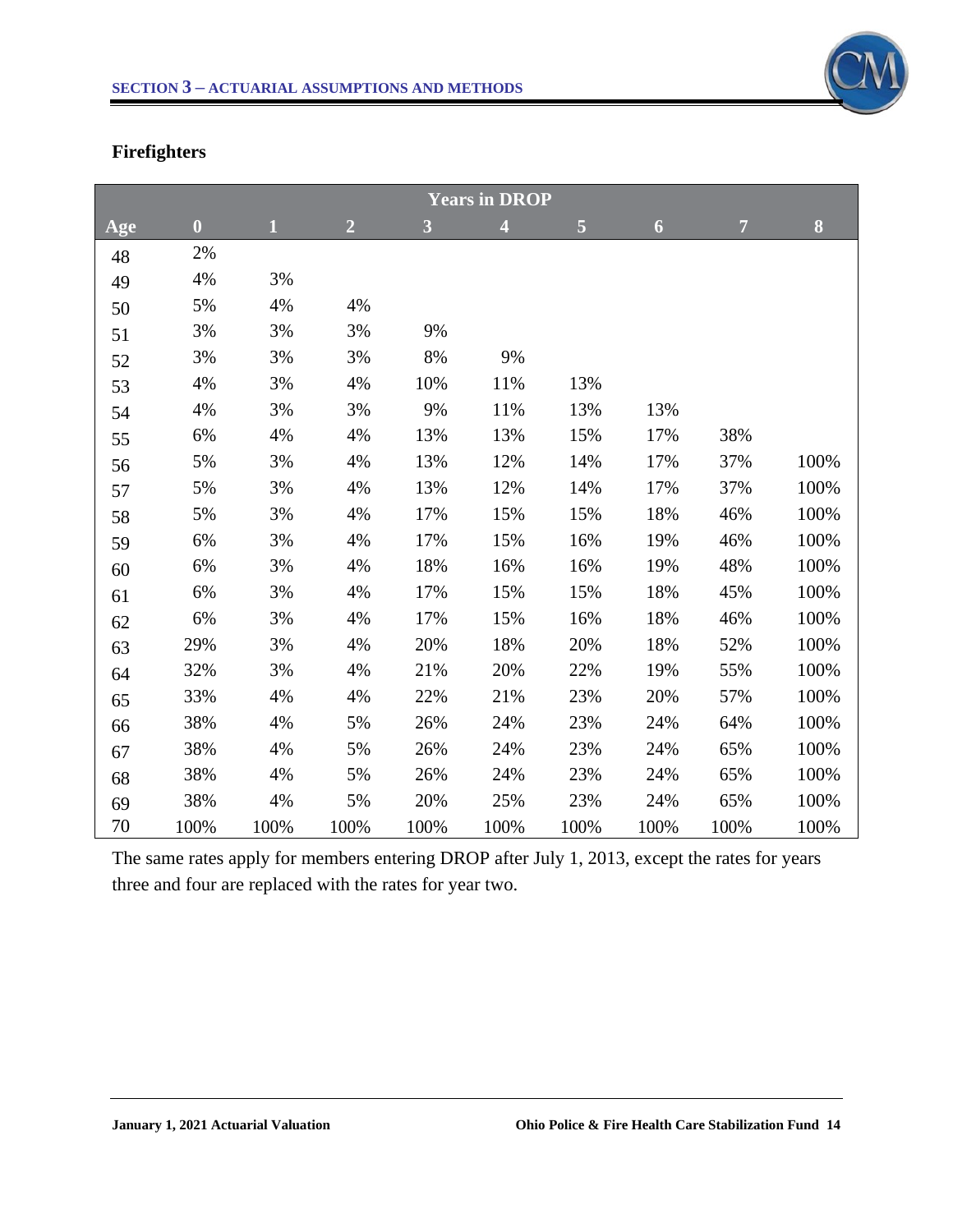The following rates of retirement apply to members who are not yet in DROP but may become eligible in the future:

#### **Police**

| <b>Years Eligible for DROP</b> |                         |       |                |      |                |                |      |                |      |      |  |  |
|--------------------------------|-------------------------|-------|----------------|------|----------------|----------------|------|----------------|------|------|--|--|
| Age                            | $\overline{\mathbf{0}}$ | 1     | $\overline{2}$ | 3    | $\overline{4}$ | $\overline{5}$ | 6    | $\overline{7}$ | 8    | $9+$ |  |  |
| 47                             | 6%                      |       |                |      |                |                |      |                |      |      |  |  |
| 48                             | 12%                     |       |                |      |                |                |      |                |      |      |  |  |
| 49                             | 7%                      | 5%    |                |      |                |                |      |                |      |      |  |  |
| 50                             | 6%                      | 5%    | 5%             |      |                |                |      |                |      |      |  |  |
| 51                             | 6%                      | 5%    | 5%             | 5%   |                |                |      |                |      |      |  |  |
| 52                             | 6%                      | 5%    | 5%             | 5%   | 5%             |                |      |                |      |      |  |  |
| 53                             | 11%                     | 5%    | 5%             | 5%   | 5%             | 12%            |      |                |      |      |  |  |
| 54                             | 10%                     | 5%    | 5%             | 5%   | 5%             | 13%            | 13%  |                |      |      |  |  |
| 55                             | 12%                     | 6%    | 6%             | 6%   | 6%             | 14%            | 18%  | 43%            |      |      |  |  |
| 56                             | 12%                     | 6%    | 5%             | 5%   | 5%             | 13%            | 17%  | 41%            | 96%  |      |  |  |
| 57                             | 13%                     | 6%    | 5%             | 5%   | 5%             | 14%            | 17%  | 43%            | 94%  | 100% |  |  |
| 58                             | 7%                      | 5%    | 5%             | 5%   | 5%             | 13%            | 17%  | 43%            | 98%  | 100% |  |  |
| 59                             | 10%                     | 5%    | 5%             | 5%   | 5%             | 17%            | 18%  | 45%            | 97%  | 100% |  |  |
| 60                             | 20%                     | $8\%$ | 6%             | 6%   | 6%             | 18%            | 20%  | 48%            | 98%  | 100% |  |  |
| 61                             | 32%                     | 6%    | 5%             | 5%   | 5%             | 18%            | 19%  | 46%            | 93%  | 100% |  |  |
| 62                             | 29%                     | 9%    | 5%             | 5%   | 5%             | 16%            | 17%  | 42%            | 92%  | 100% |  |  |
| 63                             | 33%                     | 5%    | 7%             | 7%   | 7%             | 18%            | 19%  | 46%            | 95%  | 100% |  |  |
| 64                             | 31%                     | 11%   | 7%             | 7%   | 7%             | 18%            | 19%  | 49%            | 93%  | 100% |  |  |
| 65                             | 47%                     | 13%   | 6%             | 6%   | 6%             | 20%            | 22%  | 54%            | 100% | 100% |  |  |
| 66                             | 47%                     | 13%   | 5%             | 5%   | 5%             | 20%            | 20%  | 50%            | 100% | 100% |  |  |
| 67                             | 47%                     | 13%   | 18%            | 18%  | 18%            | 20%            | 20%  | 46%            | 100% | 100% |  |  |
| 68                             | 47%                     | 13%   | 18%            | 18%  | 18%            | 20%            | 20%  | 46%            | 100% | 100% |  |  |
| 69                             | 47%                     | 13%   | 18%            | 18%  | 18%            | 20%            | 20%  | 46%            | 100% | 100% |  |  |
| 70                             | 100%                    | 100%  | 100%           | 100% | 100%           | 100%           | 100% | 100%           | 100% | 100% |  |  |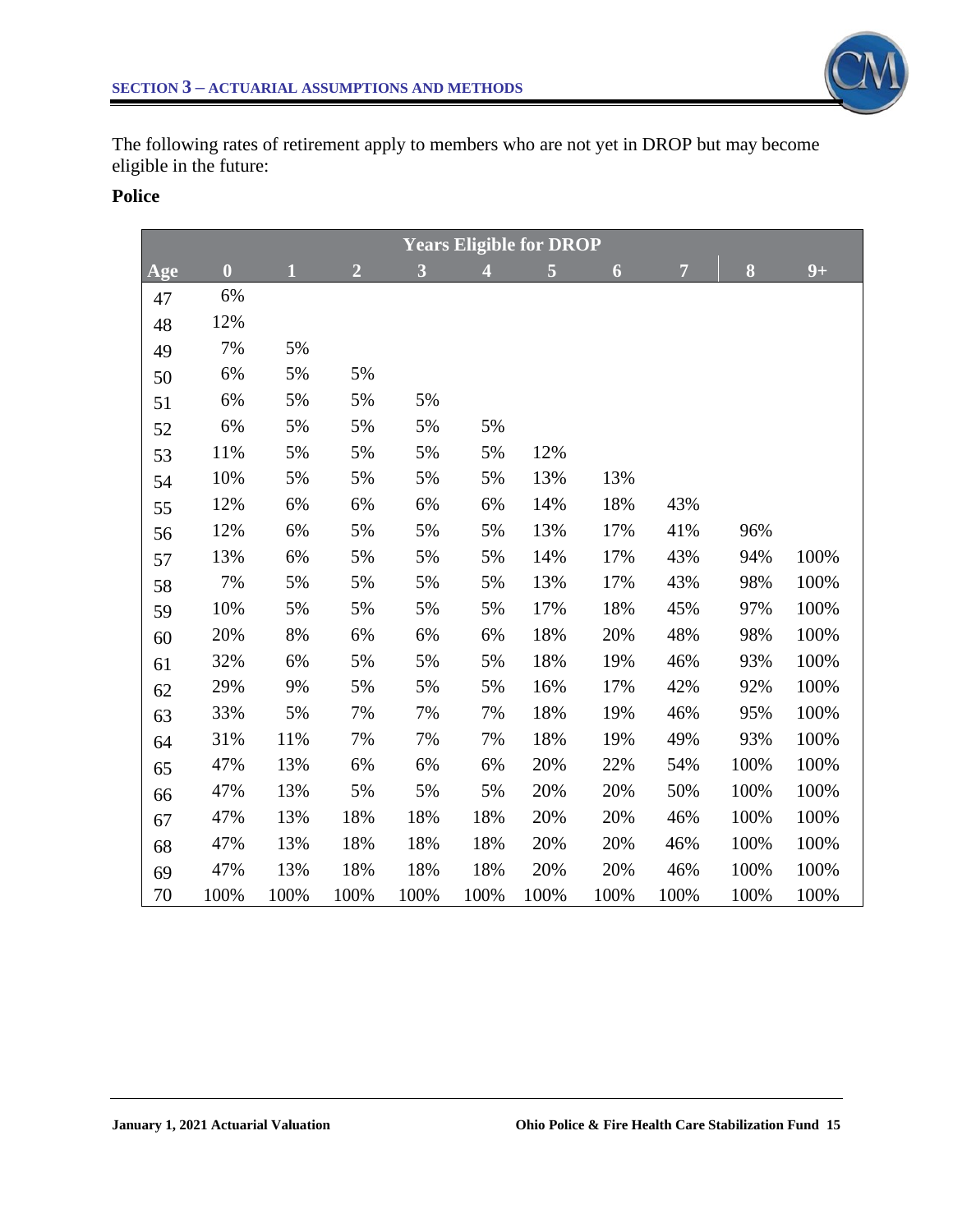

# **Firefighters**

| <b>Years Eligible for DROP</b> |                  |             |                |      |                |      |                  |                |      |      |
|--------------------------------|------------------|-------------|----------------|------|----------------|------|------------------|----------------|------|------|
| Age                            | $\boldsymbol{0}$ | $\mathbf 1$ | $\overline{2}$ | 3    | $\overline{4}$ | 5    | $\boldsymbol{6}$ | $\overline{7}$ | 8    | $9+$ |
| 47                             | 3%               |             |                |      |                |      |                  |                |      |      |
| 48                             | 6%               |             |                |      |                |      |                  |                |      |      |
| 49                             | 6%               | 4%          |                |      |                |      |                  |                |      |      |
| 50                             | 6%               | 4%          | 4%             |      |                |      |                  |                |      |      |
| 51                             | 5%               | 3%          | 4%             | 4%   |                |      |                  |                |      |      |
| 52                             | $5\%$            | 3%          | $3%$           | 3%   | 3%             |      |                  |                |      |      |
| 53                             | 5%               | 4%          | 4%             | 4%   | 4%             | 13%  |                  |                |      |      |
| 54                             | 5%               | 3%          | 4%             | 4%   | 4%             | 13%  | 13%              |                |      |      |
| 55                             | 8%               | 5%          | 5%             | 5%   | 5%             | 15%  | 18%              | 38%            |      |      |
| 56                             | 8%               | 5%          | 4%             | 4%   | 4%             | 14%  | 17%              | 38%            | 95%  |      |
| 57                             | 8%               | 4%          | 5%             | 5%   | 5%             | 15%  | 17%              | 38%            | 98%  | 100% |
| 58                             | 8%               | 5%          | 4%             | 4%   | 4%             | 16%  | 19%              | 46%            | 97%  | 100% |
| 59                             | 9%               | 5%          | 5%             | 5%   | 5%             | 16%  | 19%              | 46%            | 97%  | 100% |
| 60                             | 10%              | 5%          | 7%             | 7%   | 7%             | 17%  | 20%              | 49%            | 86%  | 100% |
| 61                             | 11%              | 5%          | 4%             | 4%   | 4%             | 16%  | 19%              | 45%            | 93%  | 100% |
| 62                             | 15%              | 7%          | 12%            | 12%  | 12%            | 16%  | 20%              | 49%            | 95%  | 100% |
| 63                             | 33%              | 7%          | 4%             | 4%   | 4%             | 19%  | 16%              | 48%            | 100% | 100% |
| 64                             | 37%              | 7%          | 3%             | 3%   | 3%             | 20%  | 18%              | 49%            | 100% | 100% |
| 65                             | 37%              | 7%          | 8%             | 8%   | 8%             | 20%  | 18%              | 51%            | 100% | 100% |
| 66                             | 37%              | 7%          | 4%             | 4%   | 4%             | 23%  | 23%              | 61%            | 100% | 100% |
| 67                             | 37%              | 7%          | 4%             | 4%   | 4%             | 23%  | 23%              | 53%            | 100% | 100% |
| 68                             | 37%              | 7%          | 4%             | 4%   | 4%             | 23%  | 23%              | 53%            | 100% | 100% |
| 69                             | 37%              | 7%          | 4%             | 4%   | 4%             | 23%  | 23%              | 47%            | 100% | 100% |
| 70                             | 100%             | 100%        | 100%           | 100% | 100%           | 100% | 100%             | 100%           | 100% | 100% |

# **Retirement Age for Inactive Vested Participants**

Commencement at age 48 and 25 years of service from full-time hire date, whichever is later.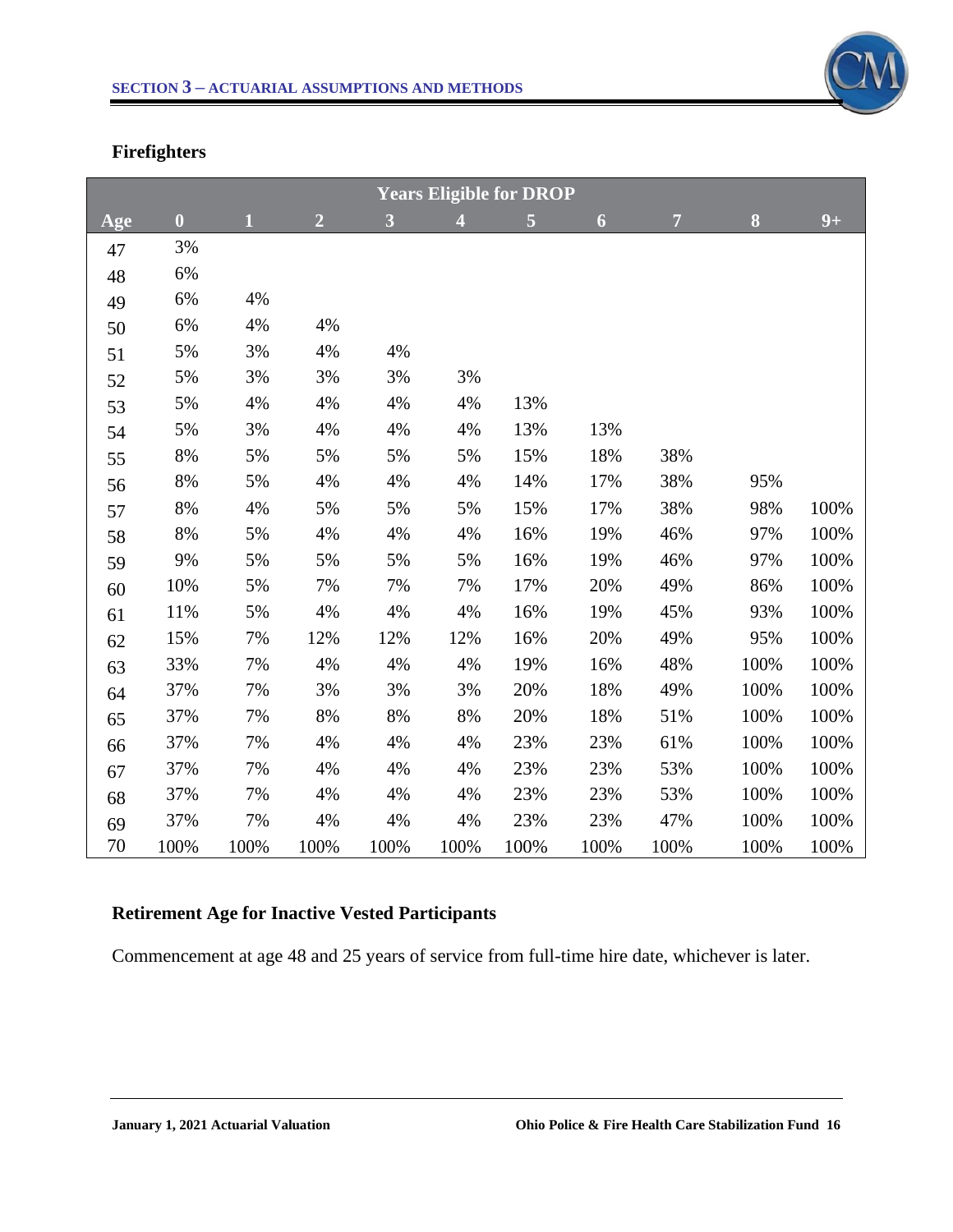

#### **Healthy Mortality**

Mortality for non-disabled participants is based on the RP-2014 Total Employee and Healthy Annuitant Mortality Tables rolled back to 2006, adjusted according to the rates in the following table, and projected with the Buck Modified 2016 Improvement Scale. Rates for surviving beneficiaries are adjusted by 120 percent.

| Age        | <b>Police</b> | Fire  |
|------------|---------------|-------|
| 67 or less | 77%           | 68%   |
| $68 - 77$  | 105%          | 87%   |
| 78 and up  | 115%          | 120\% |

## **Disabled Mortality**

Mortality for disabled retirees is based on the RP-2014 Disabled Mortality Tables rolled back to 2006, adjusted according to the rates in the following table, and projected with the Buck Modified 2016 Improvement Scale.

| Age        | <b>Police</b> | <b>Fire</b> |
|------------|---------------|-------------|
| 59 or less | 35%           | 35%         |
| $60 - 69$  | 60%           | 45%         |
| $70 - 79$  | 75%           | 70%         |
| 80 and up  | 100%          | 90%         |

## **Member Participation**

For medical and prescription drug benefits, 60 percent of eligible non-Medicare members are assumed to elect coverage and 90 percent of Medicare eligible members are assumed to elect coverage. 50 percent of non-Medicare members who elect coverage are assumed to elect coverage for their spouses and children, and 70 percent of Medicare members who elect coverage are assumed to elect coverage for their spouses and children. 88 percent of future Medicare eligible members are assumed to elect the Medicare Part B benefit. Additionally, 75 percent of all non-Medicare members who waived coverage are assumed to elect plan coverage once they become Medicare eligible.

#### **Age of Spouse**

Wives are assumed to be three years younger than their husbands.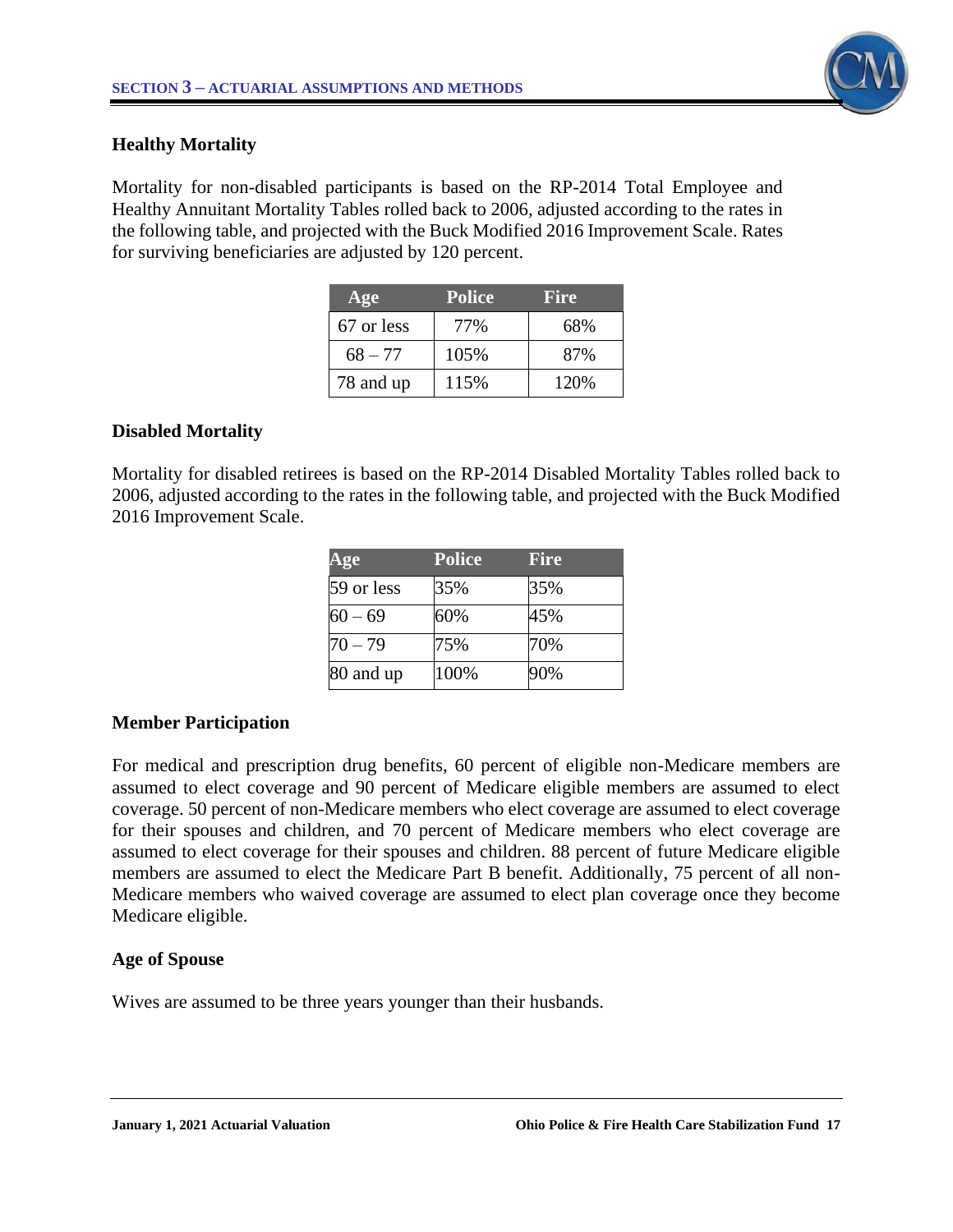

#### **Dependent Children**

Each member is assumed to have two children, born when the member was age 26. Dependency is assumed to cease when the child is 22.

#### **Administrative Expense**

For projection purposes, future administrative expenses are assumed to increase at the assumed inflation assumption of 2.75 percent.

#### **Unknown Data for Members**

Same as those exhibited by members with similar known characteristics.

#### **Data**

Census and Assets: The valuation was based on members of OP&F as of January 1, 2021 and does not take into account future members. All census and asset data was supplied by OP&F.

#### **Actuarial Projection Method**

Benefits payable from the trust are actuarially projected for each calendar year in the future starting with the year of the valuation date. The projection takes into account benefits payable to current retirees and dependents as of the valuation date, as well as for current active, terminated and future new members who are assumed to receive benefits in the future. This is referred to as an open group projection.

Fund assets are projected starting with the market value of assets on the valuation date and projecting inflows and outflows until the fund balance is zero. Inflows include employer contributions and investment earnings. Outflows include benefit payments and expenses.

All census and asset data was supplied by OP&F.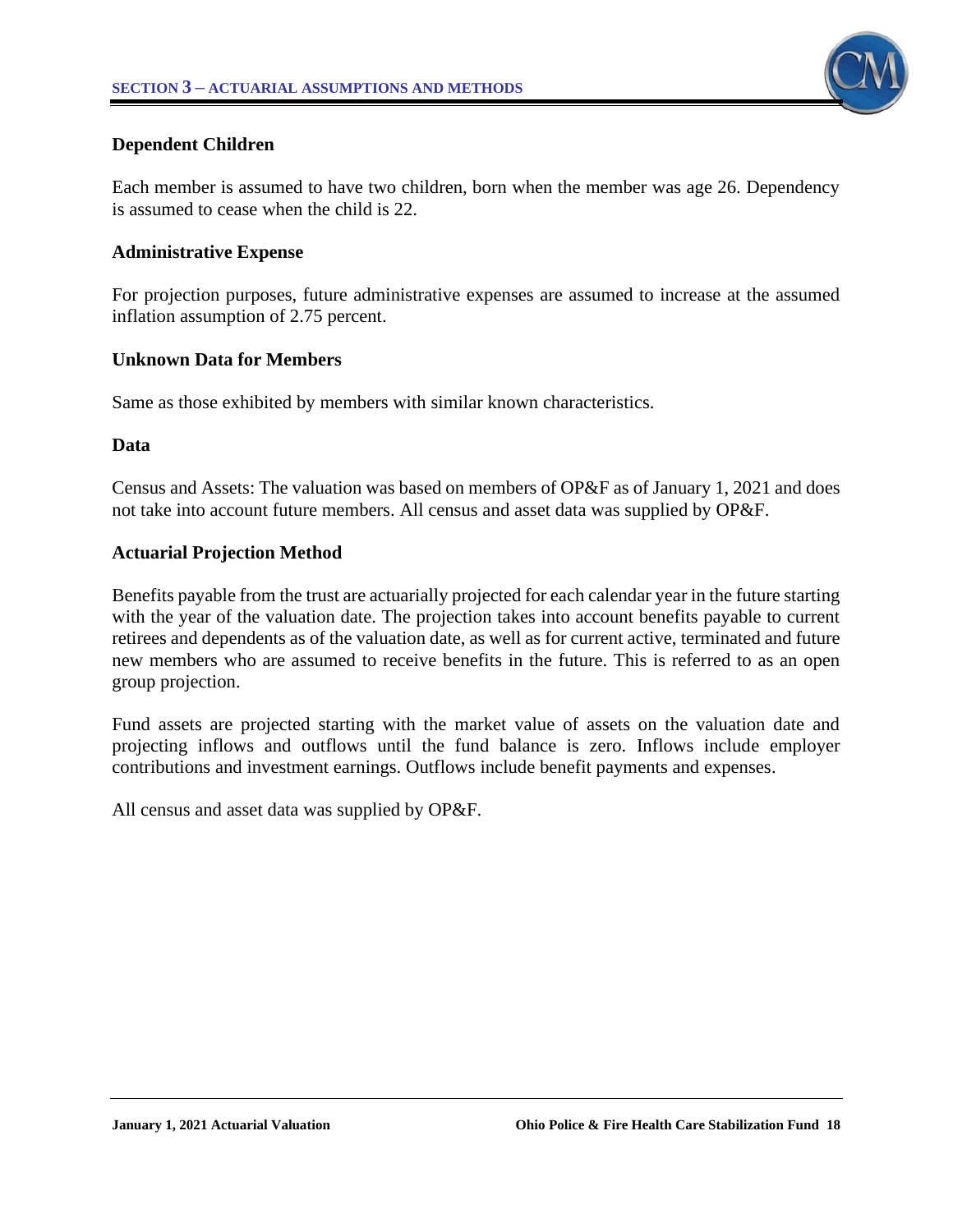

# **Table 5: Number of Participants as of January 1, 2021**

| <b>Status</b>                       | <b>January 1, 2021</b> | <b>January 1, 2020</b> | % Increase |
|-------------------------------------|------------------------|------------------------|------------|
| <b>Active Members</b>               | 29,138                 | 29,340                 | $-0.69%$   |
| <b>Inactive Members</b>             |                        |                        |            |
| <b>Eligible for Allowances</b>      | 267                    | 234                    | 14.10%     |
| <b>Retirees and Beneficiaries</b>   |                        |                        |            |
| Retirees and Spouses                |                        |                        |            |
| Retirees                            | 10,884                 | 10,503                 | 3.63%      |
| Spouses                             | 4,968                  | 4,803                  | 3.44%      |
| Total                               | 15,852                 | 15,306                 | 3.57%      |
| <b>Disability Retirees</b>          |                        |                        |            |
| Retirees                            | 3,433                  | 3,445                  | $-0.35%$   |
| Spouses                             | 1,289                  | 1,304                  | $-1.15%$   |
| Total                               | 4,722                  | 4,749                  | $-0.57%$   |
| <b>Children of Current Retirees</b> | 859                    | 676                    | 27.07%     |
| Survivors                           | 3,247                  | 3,365                  | $-3.51%$   |
| Total                               | 24,680                 | 24,096                 | 2.42%      |
| <b>Grand Total</b>                  | 54,085                 | 53,670                 | 0.77%      |

There are also 2,789 participants who receive Medicare Part B reimbursements only.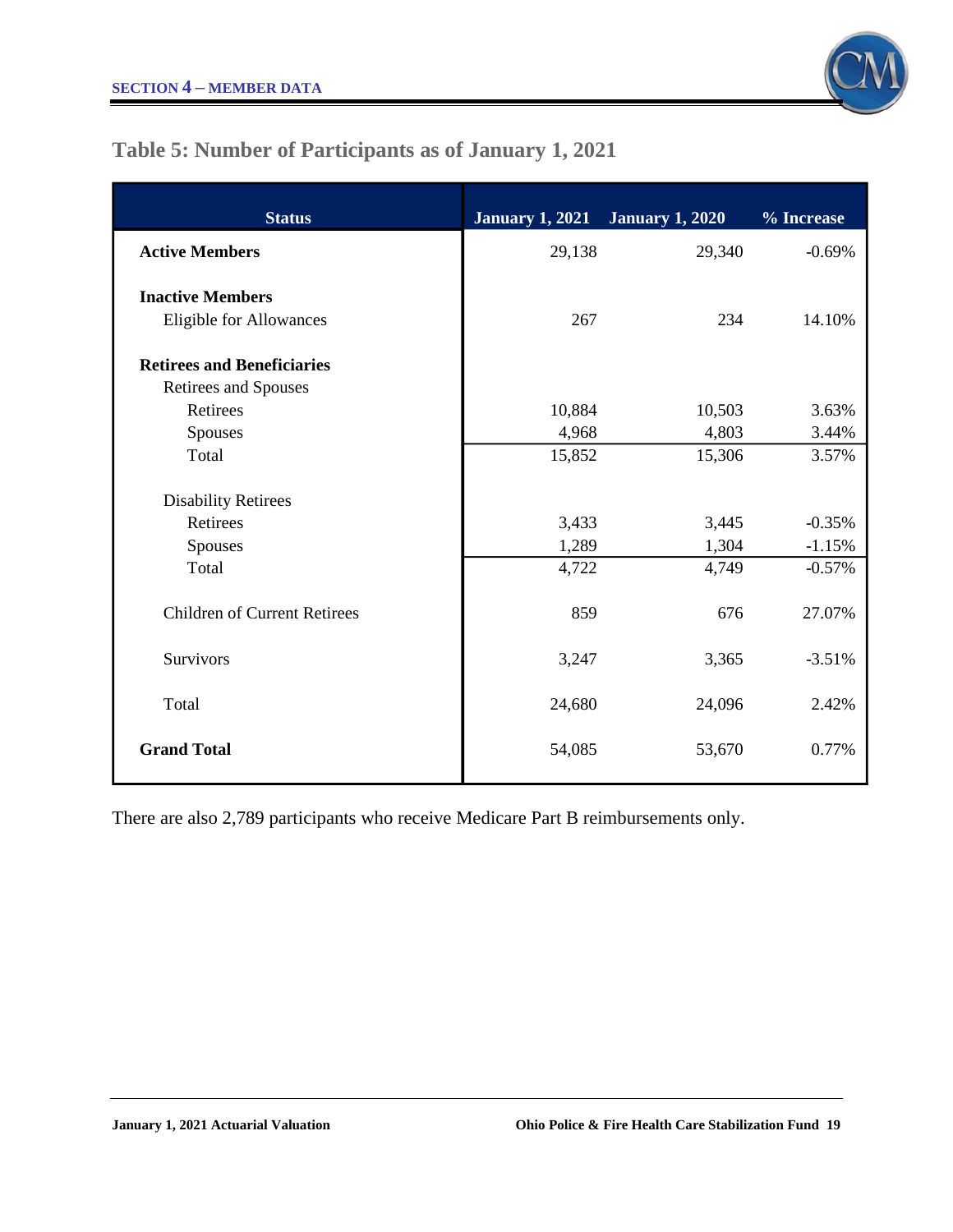

**Table 6: Active Membership Data Number and Allowable Average Annual Salary as of January 1, 2021**

|                 | <b>Years of Service</b> |                |           |                          |                          |                |                          |           |                |              |
|-----------------|-------------------------|----------------|-----------|--------------------------|--------------------------|----------------|--------------------------|-----------|----------------|--------------|
| Age             | $0-4$                   | $5-9$          | $10 - 14$ | 15-19                    | $20 - 24$                | 25-29          | 30-34                    | 35-39     | 40 & Up        | <b>Total</b> |
| <b>Under 25</b> | 1,130                   | $\overline{2}$ |           |                          |                          |                |                          |           |                | 1,132        |
|                 | \$56,743                | \$67,767       | \$0       | \$0                      | \$0                      | \$0            | \$0                      | \$0       | \$0            | \$56,763     |
| $25 - 29$       | 2,932                   | 507            | $\equiv$  | $\overline{\phantom{0}}$ | $\overline{\phantom{a}}$ | $\blacksquare$ | $\overline{\phantom{0}}$ |           |                | 3,439        |
|                 | \$63,879                | \$77,489       | \$0       | \$0                      | \$0                      | \$0            | \$0                      | \$0       | \$0            | \$65,886     |
|                 | 2,004                   | 2,053          | 293       |                          | $\overline{\phantom{a}}$ |                | L,                       |           |                | 4,350        |
| 30-34           | \$65,376                | \$79,953       | \$88,563  | \$0                      | \$0                      | \$0            | \$0                      | \$0       | \$0            | \$73,818     |
|                 | 868                     | 1,441          | 1,518     | 366                      | 3                        |                | $\overline{\phantom{0}}$ |           |                | 4,196        |
| 35-39           | \$65,325                | \$80,508       | \$87,270  | \$94,078                 | \$94,252                 | \$0            | \$0                      | \$0       | \$0            | \$81,007     |
|                 | 307                     | 584            | 964       | 1,396                    | 632                      | $\overline{c}$ |                          |           |                | 3,885        |
| 40-44           | \$61,058                | \$79,191       | \$85,763  | \$91,970                 | \$95,868                 | \$91,834       | \$0                      | \$0       | \$0            | \$86,700     |
| 45-49           | 149                     | 169            | 419       | 1,009                    | 2,153                    | 622            | 11                       |           |                | 4,532        |
|                 | \$60,160                | \$77,349       | \$84,481  | \$87,880                 | \$95,004                 | \$100,221      | \$92,004                 | \$0       | \$0            | \$91,350     |
| 50-54           | 51                      | 71             | 171       | 477                      | 1,358                    | 1,780          | 659                      | 10        | $\overline{c}$ | 4,579        |
|                 | \$62,537                | \$76,177       | \$81,863  | \$85,880                 | \$92,386                 | \$97,711       | \$101,198                | \$102,711 | \$91,549       | \$94,092     |
| 55-59           | 25                      | 23             | 59        | 154                      | 416                      | 774            | 813                      | 57        |                | 2,321        |
|                 | \$61,040                | \$76,169       | \$77,999  | \$84,593                 | \$91,201                 | \$93,533       | \$99,288                 | \$108,321 | \$0            | \$93,984     |
| 60-64           | 6                       | 10             | 16        | 39                       | 109                      | 199            | 194                      | 28        | 5              | 606          |
|                 | \$51,010                | \$61,908       | \$75,226  | \$77,321                 | \$88,369                 | \$88,952       | \$94,715                 | \$102,615 | \$112.681      | \$89,586     |
| Over 64         |                         | 4              | 8         | 9                        | 16                       | 28             | 19                       | 8         | 6              | 98           |
|                 | \$0                     | \$61,913       | \$66,020  | \$85,336                 | \$88,633                 | \$89,570       | \$89,394                 | \$94,523  | \$110,495      | \$87,628     |
| <b>TOTAL</b>    | 7,472                   | 4,864          | 3,448     | 3,450                    | 4,687                    | 3,405          | 1,696                    | 103       | 13             | 29,138       |
|                 | \$63,150                | \$79,549       | \$86,088  | \$89,643                 | \$93,848                 | \$96,637       | \$99,349                 | \$105,153 | \$108,421      | \$82,866     |

Note: Excludes rehired retirees.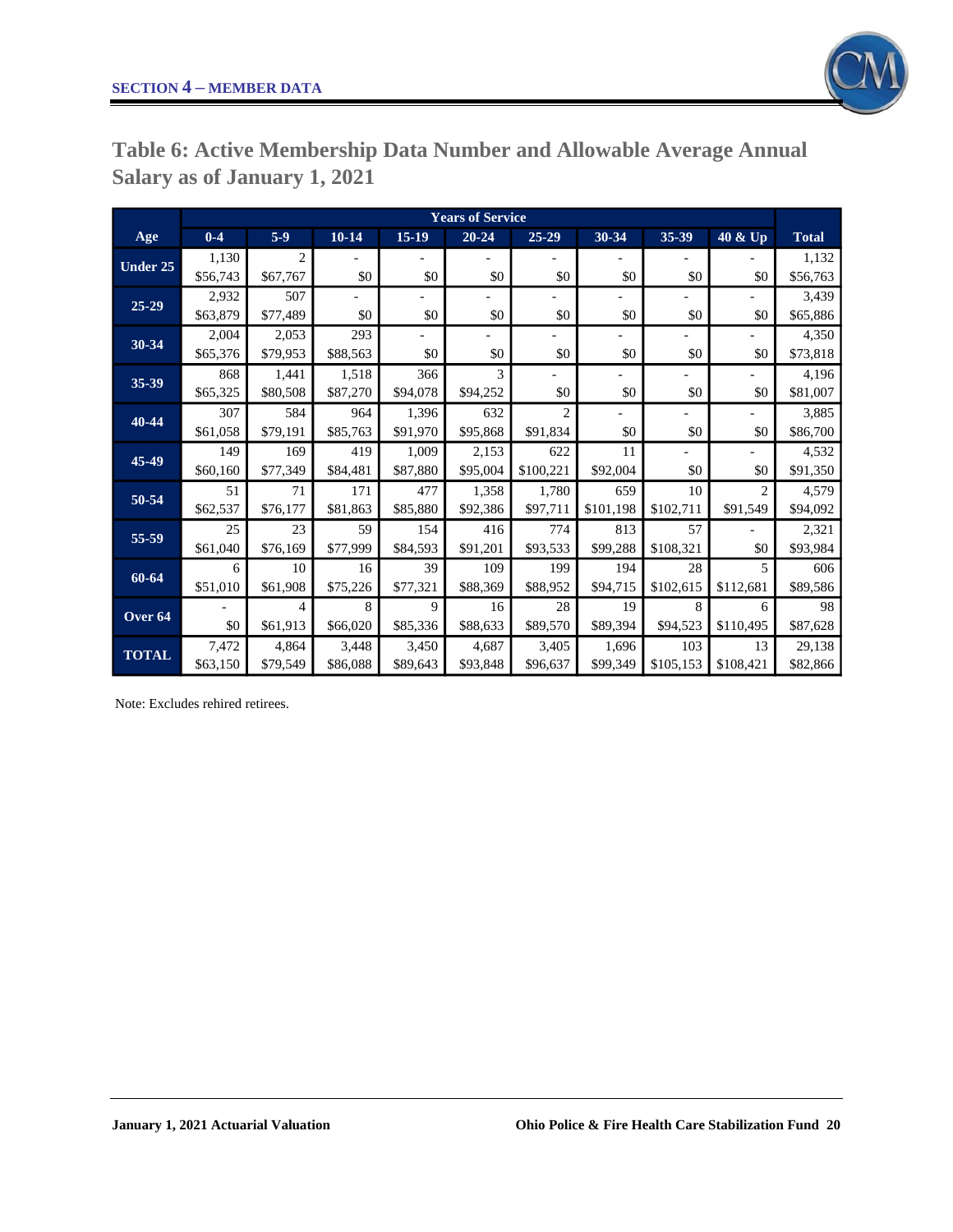

# **Table 7: Current Enrollment of Retired Participants as of January 1, 2021**

| <b>Status</b>                    | <b>January 1, 2021</b> | <b>January 1, 2020</b> | % Increase |
|----------------------------------|------------------------|------------------------|------------|
| <b>Not Eligible for Medicare</b> |                        |                        |            |
| <b>Benefit Recipients</b>        | 3,949                  | 3,703                  | 6.64%      |
| <b>Spouses</b>                   | 1,750                  | 1,634                  | 7.10%      |
| Children                         | 859                    | 676                    | 27.07%     |
| <b>Eligible for Medicare</b>     |                        |                        |            |
| <b>Benefit Recipients</b>        | 13,615                 | 13,610                 | $0.04\%$   |
| <b>Spouses</b>                   | 4,507                  | 4,473                  | 0.76%      |
| Children                         |                        |                        |            |

Excludes those non-Medicare eligible retirees who waived coverage who will return when Medicare eligible.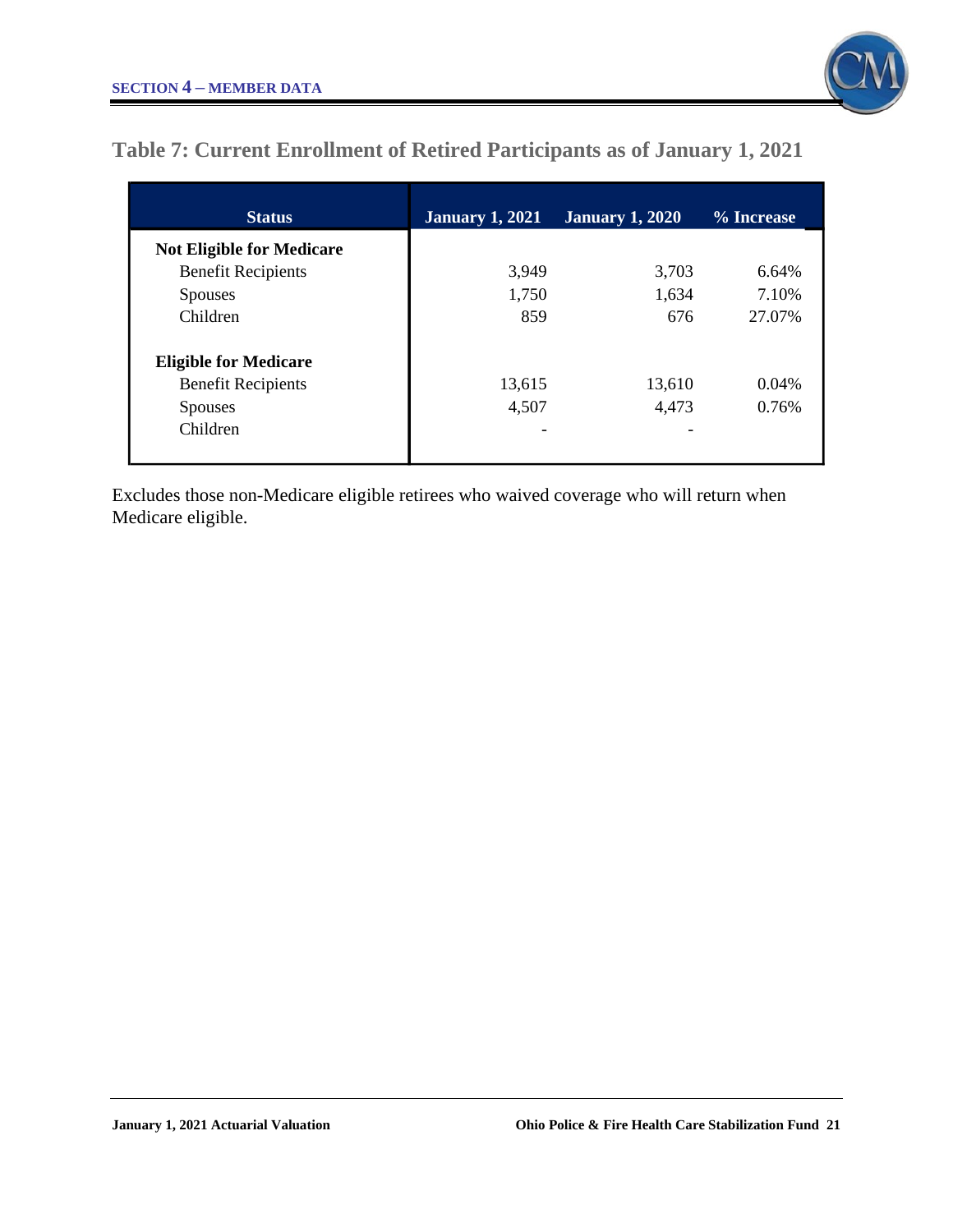

**Table 8: Retirees and Beneficiaries Added to and Removed from Rolls Health Care Trust Fund (Dollars in Thousands)**

|                                  |               | <b>Added to Rolls</b>             |               | <b>Removed from Rolls</b>         |                                                 |                                   |                                              |                                            |
|----------------------------------|---------------|-----------------------------------|---------------|-----------------------------------|-------------------------------------------------|-----------------------------------|----------------------------------------------|--------------------------------------------|
| Year<br><b>Ended</b><br>Dec. 31, | <b>Number</b> | <b>Annual</b><br><b>Subsidies</b> | <b>Number</b> | <b>Annual</b><br><b>Subsidies</b> | Number on<br><b>Rolls</b><br><b>End of Year</b> | <b>Annual</b><br><b>Subsidies</b> | Average<br><b>Annual</b><br><b>Subsidies</b> | Increase in<br>Average<br><b>Subsidies</b> |
| 2020                             | 813           | \$<br>6,782                       | 229           | \$<br>3,519                       | 24,680                                          | \$<br>91,390                      | \$.<br>3.703                                 | \$<br>0.046                                |
| 2019                             | 716           | 5,621                             | 1,589         | 10.876                            | 24,096                                          | 88,128                            | 3.657                                        | (0.083)                                    |
| 2018                             | 693           | 5,032                             | 2.044         | 31,610                            | 24.969                                          | 93,383                            | 3.740                                        | (0.818)                                    |
| 2017                             | 1.360         | 6,199                             | 1,627         | 9.251                             | 26,320                                          | 119,960                           | 4.558                                        | (1.128)                                    |
| 2016                             | 1.928         | 10.962                            | 1,660         | 9.002                             | 26,587                                          | 151.172                           | 5.686                                        | 0.263                                      |
| 2015                             | 1.837         | 9.962                             | 2.340         | 11.373                            | 26.319                                          | 142,730                           | 5.423                                        | 0.563                                      |
| 2014                             | 1.845         | 8.967                             | 1.817         | 8,509                             | 26,822                                          | 130,360                           | 4.860                                        | 0.177                                      |
| 2013                             | 1.710         | 8.008                             | 1,639         | 7.540                             | 26,794                                          | 125.482                           | 4.683                                        | 0.083                                      |
| 2012                             | 2.361         | 10.862                            | 1,682         | 7.397                             | 26.723                                          | 122.943                           | 4.601                                        | 0.203                                      |
| 2011                             | 2,241         | 9,855                             | 1,593         | 6.378                             | 26.044                                          | 114,528                           | 4.397                                        | 0.394                                      |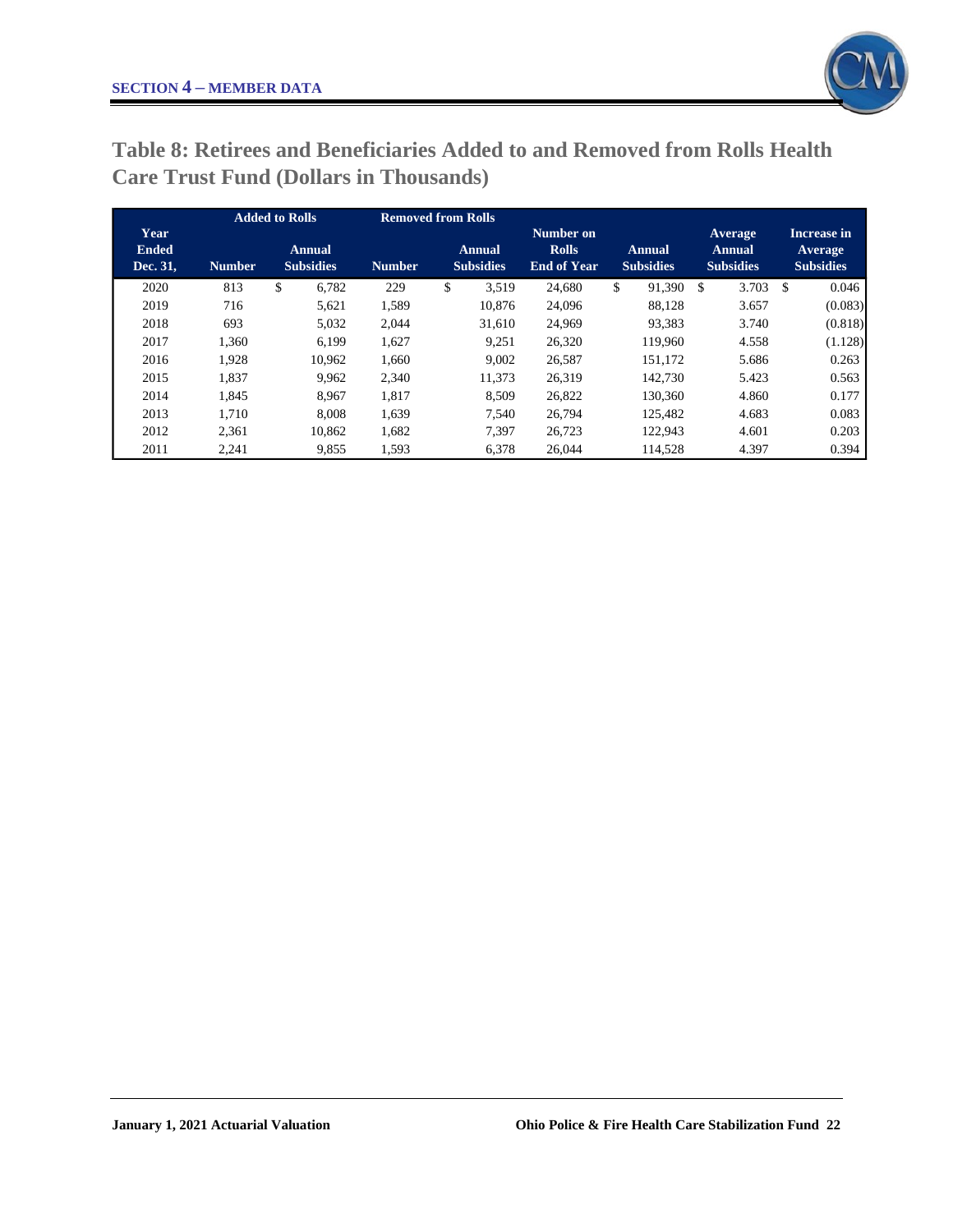

# **Table 9: Projected Health Care Stabilization Fund Inflows and Outflows**

| <b>January 1, 2021 Actuarial Valuation</b><br>Health Care Stabilization Fund Projected Inflows and (Outflows) |                                  |                       |                              |                       |                   |                        |  |  |  |  |  |  |
|---------------------------------------------------------------------------------------------------------------|----------------------------------|-----------------------|------------------------------|-----------------------|-------------------|------------------------|--|--|--|--|--|--|
|                                                                                                               | (\$ in millions)                 |                       |                              |                       |                   |                        |  |  |  |  |  |  |
|                                                                                                               | <b>Assumed 8% Rate of Return</b> |                       |                              |                       |                   |                        |  |  |  |  |  |  |
|                                                                                                               |                                  | <b>Ohio Police</b>    | Projected                    |                       |                   |                        |  |  |  |  |  |  |
|                                                                                                               | <b>Fund Value</b>                | & Fire                | <b>Benefit</b>               | <b>Administrative</b> | <b>Investment</b> | <b>Fund Value</b>      |  |  |  |  |  |  |
| Year                                                                                                          | Jan.1                            | <b>Contribution</b>   | <b>Payments</b>              | <b>Expenses</b>       | <b>Return</b>     | Dec. 31                |  |  |  |  |  |  |
| 2021                                                                                                          | $\mathcal{S}$<br>881.6           | $\mathcal{S}$<br>12.6 | $\mathcal{S}$<br>$(94.5)$ \$ | $(0.3)$ \$            | 67.3              | $\mathcal{S}$<br>866.7 |  |  |  |  |  |  |
| 2022                                                                                                          | 866.7                            | 13.0                  | (97.2)                       | (0.3)                 | 66.0              | 848.2                  |  |  |  |  |  |  |
| 2023                                                                                                          | 848.2                            | 13.4                  | (99.7)                       | (0.3)                 | 64.5              | 826.0                  |  |  |  |  |  |  |
| 2024                                                                                                          | 826.0                            | 13.8                  | (102.0)                      | (0.4)                 | 62.6              | 800.0                  |  |  |  |  |  |  |
| 2025                                                                                                          | 800.0                            | 14.1                  | (103.9)                      | (0.4)                 | 60.5              | 770.4                  |  |  |  |  |  |  |
| 2026                                                                                                          | 770.4                            | 14.5                  | (106.3)                      | (0.4)                 | 58.0              | 736.2                  |  |  |  |  |  |  |
| 2027                                                                                                          | 736.2                            | 14.9                  | (108.6)                      | (0.4)                 | 55.2              | 697.4                  |  |  |  |  |  |  |
| 2028                                                                                                          | 697.4                            | 15.3                  | (110.9)                      | (0.4)                 | 52.0              | 653.4                  |  |  |  |  |  |  |
| 2029                                                                                                          | 653.4                            | 15.6                  | (112.8)                      | (0.4)                 | 48.4              | 604.3                  |  |  |  |  |  |  |
| 2030                                                                                                          | 604.3                            | 16.0                  | (114.6)                      | (0.4)                 | 44.5              | 549.7                  |  |  |  |  |  |  |
| 2031                                                                                                          | 549.7                            | 16.4                  | (116.5)                      | (0.4)                 | 40.0              | 489.2                  |  |  |  |  |  |  |
| 2032                                                                                                          | 489.2                            | 16.8                  | (117.9)                      | (0.4)                 | 35.2              | 422.9                  |  |  |  |  |  |  |
| 2033                                                                                                          | 422.9                            | 17.3                  | (119.1)                      | (0.4)                 | 29.8              | 350.5                  |  |  |  |  |  |  |
| 2034                                                                                                          | 350.5                            | 17.7                  | (119.9)                      | (0.5)                 | 24.0              | 272.0                  |  |  |  |  |  |  |
| 2035                                                                                                          | 272.0                            | 18.2                  | (120.1)                      | (0.5)                 | 17.7              | 187.4                  |  |  |  |  |  |  |
| 2036                                                                                                          | 187.4                            | 18.7                  | (120.1)                      | (0.5)                 | 11.0              | 96.5                   |  |  |  |  |  |  |
| 2037                                                                                                          | 96.5                             | 19.3                  | (119.8)                      | (0.5)                 | 3.8               | (0.8)                  |  |  |  |  |  |  |